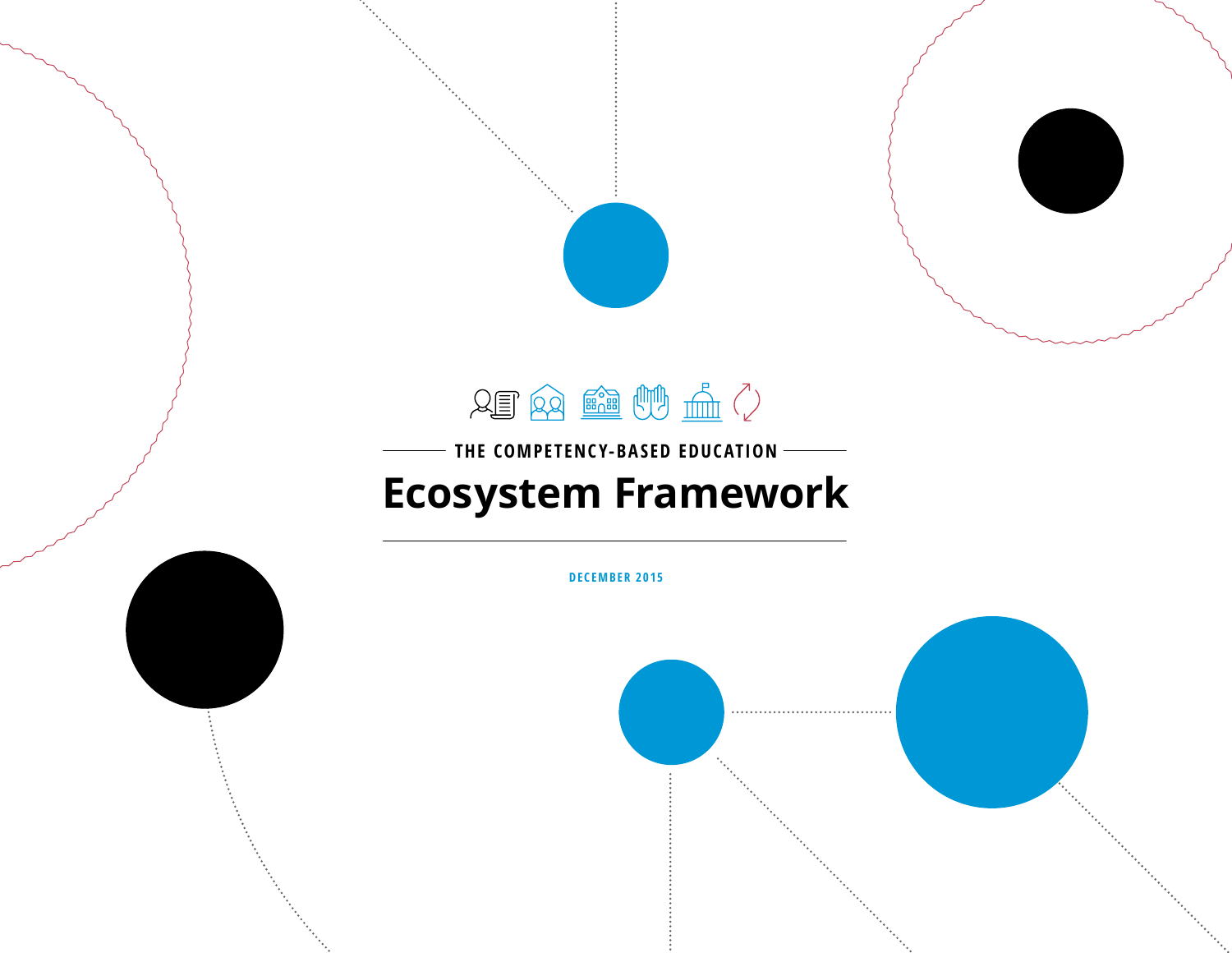<span id="page-1-0"></span>INTRODUCTION > [FRAMEWORK OVERVIEW](#page-2-0) > [FRAMEWORK PERSPECTIVES](#page-3-0) > [LEARNER](#page-4-0) > [PROFESSIONAL](#page-11-0) > [PROGRAM](#page-18-0) > [ACKNOWLEDGMENTS](#page-25-0) > [ENDNOTES](#page-26-0)

### **Introduction**

Competency-based education (CBE) programs are on the rise. These postsecondary credentialing programs—where learners move ahead based on what they know and can do, rather than time spent in class—have grown rapidly over the past few years.

In 2012, there were about 20 CBE higher education programs in the United States.**[i](#page-26-0)** Today there are more than 500.**[ii](#page-26-0)** Not a new concept,**[iii](#page-26-0)** CBE has reemerged in higher education as a viable and needed alternative to traditional postsecondary credentialing programs where time and place are fixed.**[iv](#page-26-0)**

This explosion of growth has led to the rapid development of a new education ecosystem. Many players are involved, each with their own interests, roles and relationships. This ecosystem is complex. It is made up of educators, service providers, funders, regulators, administrators, business leaders, thought leaders and more. All of these players simultaneously compete and cooperate, vying for limited resources, visibility, legitimacy and prestige.**[v](#page-26-0)**

*The Competency-Based Education Ecosystem Framework* was created to capture and make sense of all the activity and dynamics in this ecosystem. This set of organizing frames tells a complete story of the CBE landscape—as it is now—from three different perspectives: the learner, the CBE program professional and the CBE program. These frames are designed to adjust as the ecosystem changes.

We hope this framework provides you with:

- + A baseline understanding of the CBE ecosystem
- + A lexicon of the major players and pressures making up the CBE ecosystem
- + An accessible and actionable framework to use for your study, analysis and decision making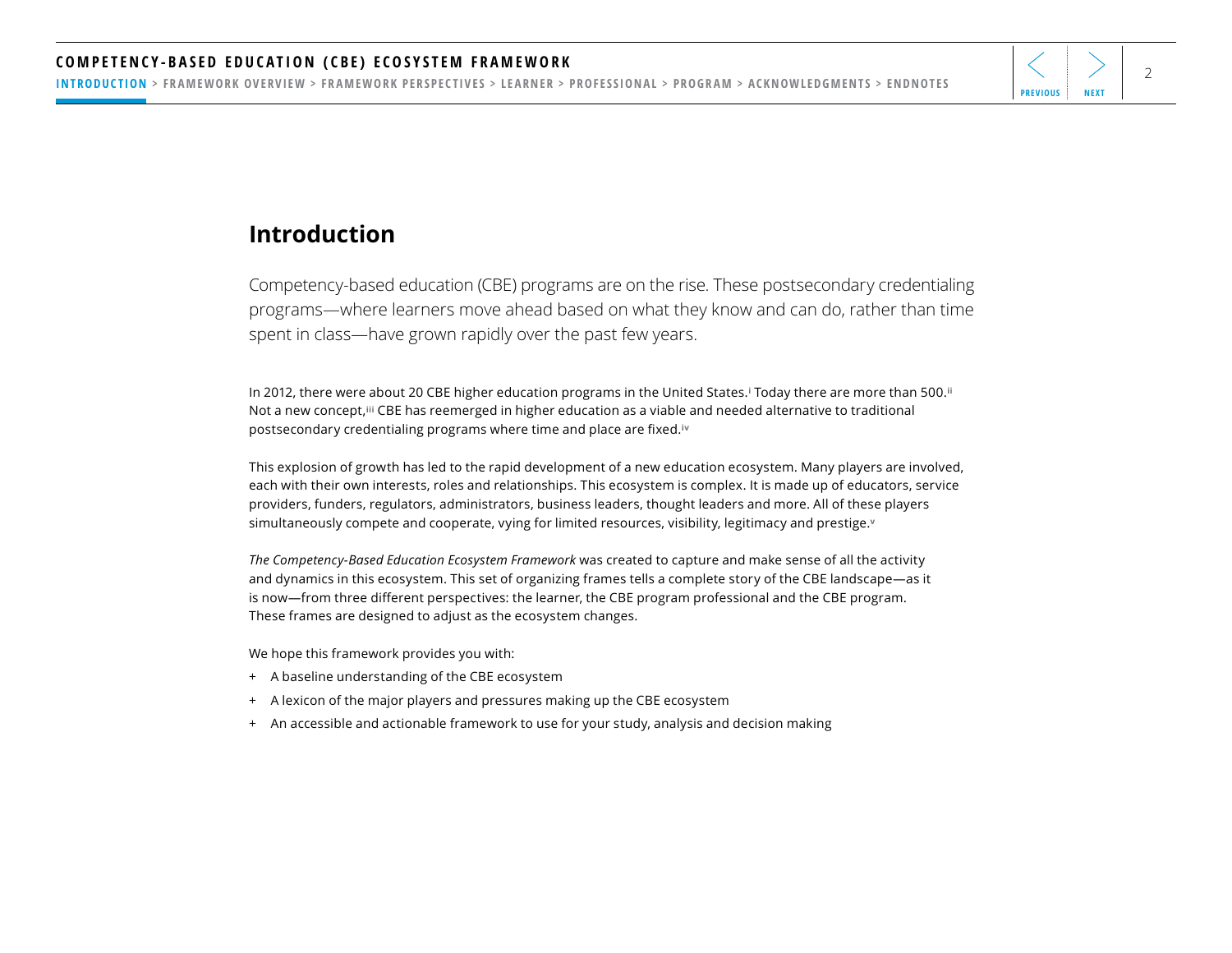#### <span id="page-2-0"></span>COMPETENCY-BASED EDUCATION (CBE) ECOSYSTEM FRAMEWORK  $\left|\left\langle \right. \right. \right|$

[INTRODUCTION](#page-1-0) > FRAMEWORK OVERVIEW > [FRAMEWORK PERSPECTIVES](#page-3-0) > [LEARNER](#page-4-0) > [PROFESSIONAL](#page-11-0) > [PROGRAM](#page-18-0) > [ACKNOWLEDGMENTS](#page-25-0) > [ENDNOTES](#page-26-0)



## **Framework Overview**

*The Competency-Based Education Ecosystem Framework* is a set of organizing frames to help make sense of the perspectives, players and pressures involved in CBE programs.



#### **CORE PEOPLE OR PROGRAMS**

Those directly administering or participating in CBE programs.



#### **SETTINGS**

Places where CBE gets designed, delivered and demonstrated.



**HIGHER EDUCATION INSTITUTIONS & COMMUNITIES**  Universities, colleges, companies and communities offering CBE programs.

#### **SUPPORTING ORGANIZATIONS**

Organizations and companies involved in CBE, but not directly offering or funding CBE programs.



#### **FUNDING & GOVERNING GROUPS**

Those who set policies and provide funding that promote or prohibit competency-based education.

#### **SOCIAL & ECONOMIC PRESSURES**

External conditions affecting the entire higher education landscape, including CBE programs and people.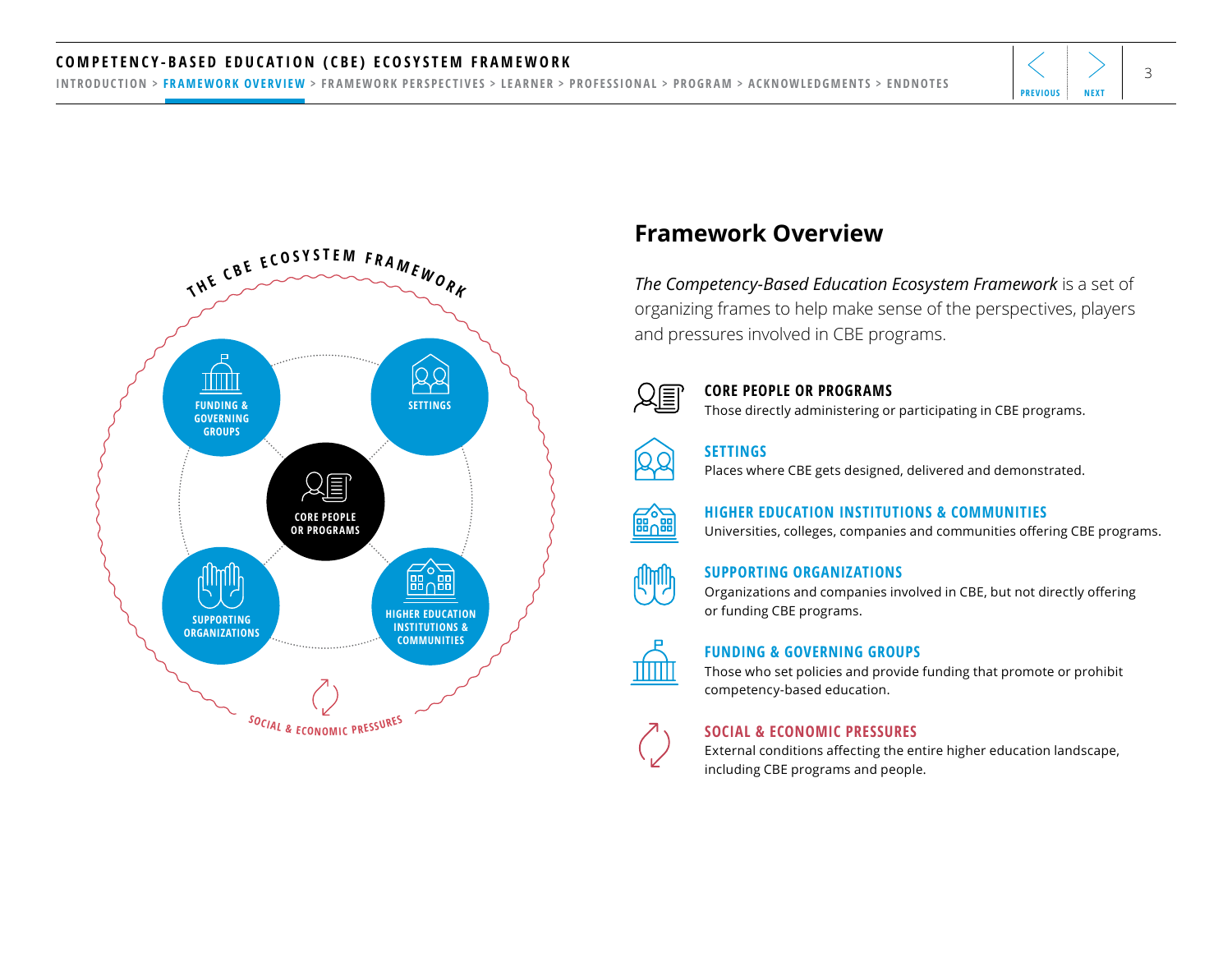#### <span id="page-3-0"></span><code>COMPETENCY-BASED EDUCATION</code> (CBE) ECOSYSTEM FRAMEWORK  $\left|\left. \left\langle \right. \right. \right|_{4}$

[INTRODUCTION](#page-1-0) > [FRAMEWORK OVERVIEW](#page-2-0) > FRAMEWORK PERSPECTIVES > [LEARNER](#page-4-0) > [PROFESSIONAL](#page-11-0) > [PROGRAM](#page-18-0) > [ACKNOWLEDGMENTS](#page-25-0) > [ENDNOTES](#page-26-0)





## **The CBE Ecosystem Framework is made up of three perspectives: the learner, the CBE program professional and the CBE program.**

The CBE ecosystem looks different depending on which perspective you view it from. Showing the CBE landscape from these three views gives you the full spectrum of activity.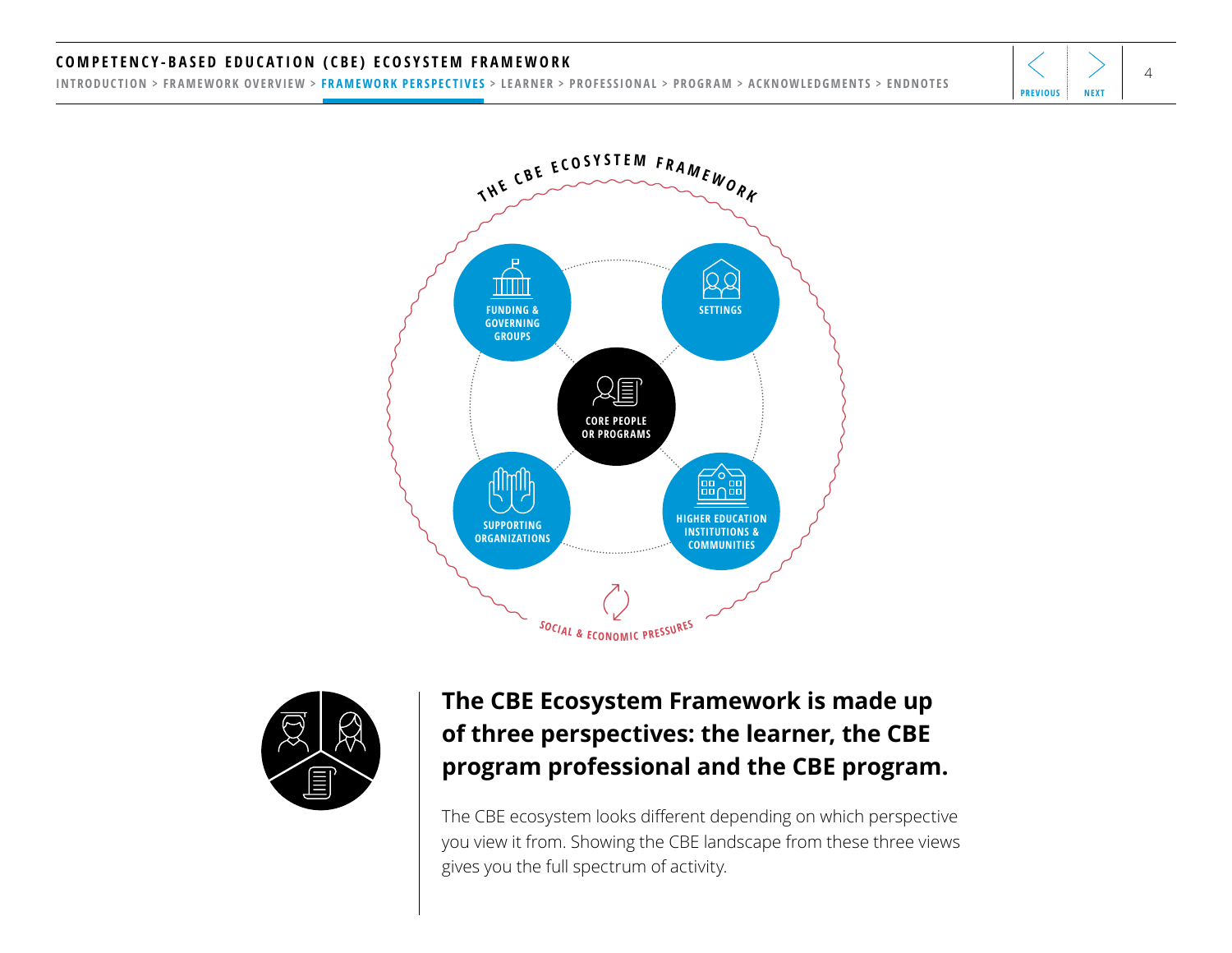#### <span id="page-4-0"></span>COMPETENCY-BASED EDUCATION (CBE) ECOSYSTEM FRAMEWORK  $\left|\left<\right>\right>$   $\right|$

[INTRODUCTION](#page-1-0) > [FRAMEWORK OVERVIEW](#page-2-0) > [FRAMEWORK PERSPECTIVES](#page-3-0) > LEARNER > [PROFESSIONAL](#page-11-0) > [PROGRAM](#page-18-0) > [ACKNOWLEDGMENTS](#page-25-0) > [ENDNOTES](#page-26-0)





## **Looking at the CBE Ecosystem from the learner's perspective.**

This perspective shows how the CBE ecosystem engages the learner. Learners are active participants in CBE programs. From this perspective, players and pressures are shown according to their relationship to the learner.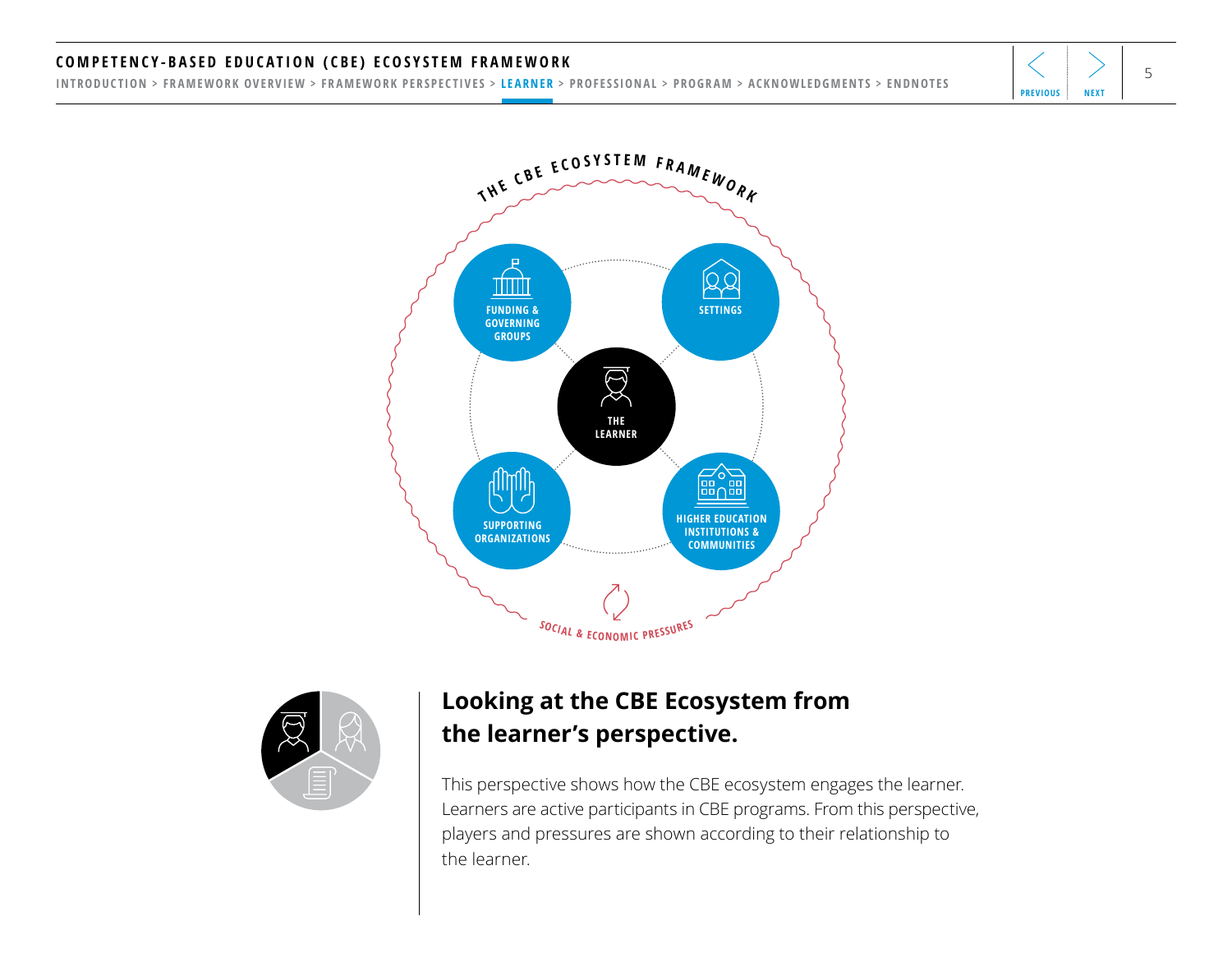#### <span id="page-5-0"></span><code>COMPETENCY-BASED EDUCATION</code> (CBE) ECOSYSTEM FRAMEWORK  $\left|\left. \left\langle \right. \right. \right| \right.$

[INTRODUCTION](#page-1-0) > [FRAMEWORK OVERVIEW](#page-2-0) > [FRAMEWORK PERSPECTIVES](#page-3-0) > [LEARNER](#page-4-0) > [PROFESSIONAL](#page-11-0) > [PROGRAM](#page-18-0) > [ACKNOWLEDGMENTS](#page-25-0) > [ENDNOTES](#page-26-0)







### **SETTINGS**

Where the learner engages with the CBE program.

**Primary Learning Environment(s):** Learning in CBE programs can happen in an in-person learning environment, online or both. CBE programs are learner-centered, many providing flexibility for learning to be self-directed. Many CBE programs allow learning to happen anytime and anywhere.**[vi vii](#page-26-0)** 

**Secondary Learning Environment(s):** Learners in some CBE programs can develop and demonstrate competencies outside of the primary learning environment. This may include their workplaces or experiential learning sites (e.g., internships).**[viii](#page-26-0)**

**Faculty and Staff Engagement:** Learners in CBE programs regularly connect with faculty and staff in person or online. Many CBE programs use flexible staffing models so that learners can access a range of professionals, based on their needs.

**Social and Navigational Supports:** Learners in CBE programs find intentionally designed support from peer groups (e.g., study, affinity groups), in social spaces and in relationships with advisors or persistence coaches. These supports are found in person, online or both.**[ix](#page-26-0)**

**Assessment Sites:** Learners in CBE programs take frequent assessments in person or online. Assessments are formative and summative. Summative assessments are typically proctored and monitored. Assessments may happen in person—in a learning environment or assessment center—or online.**[x](#page-26-0)**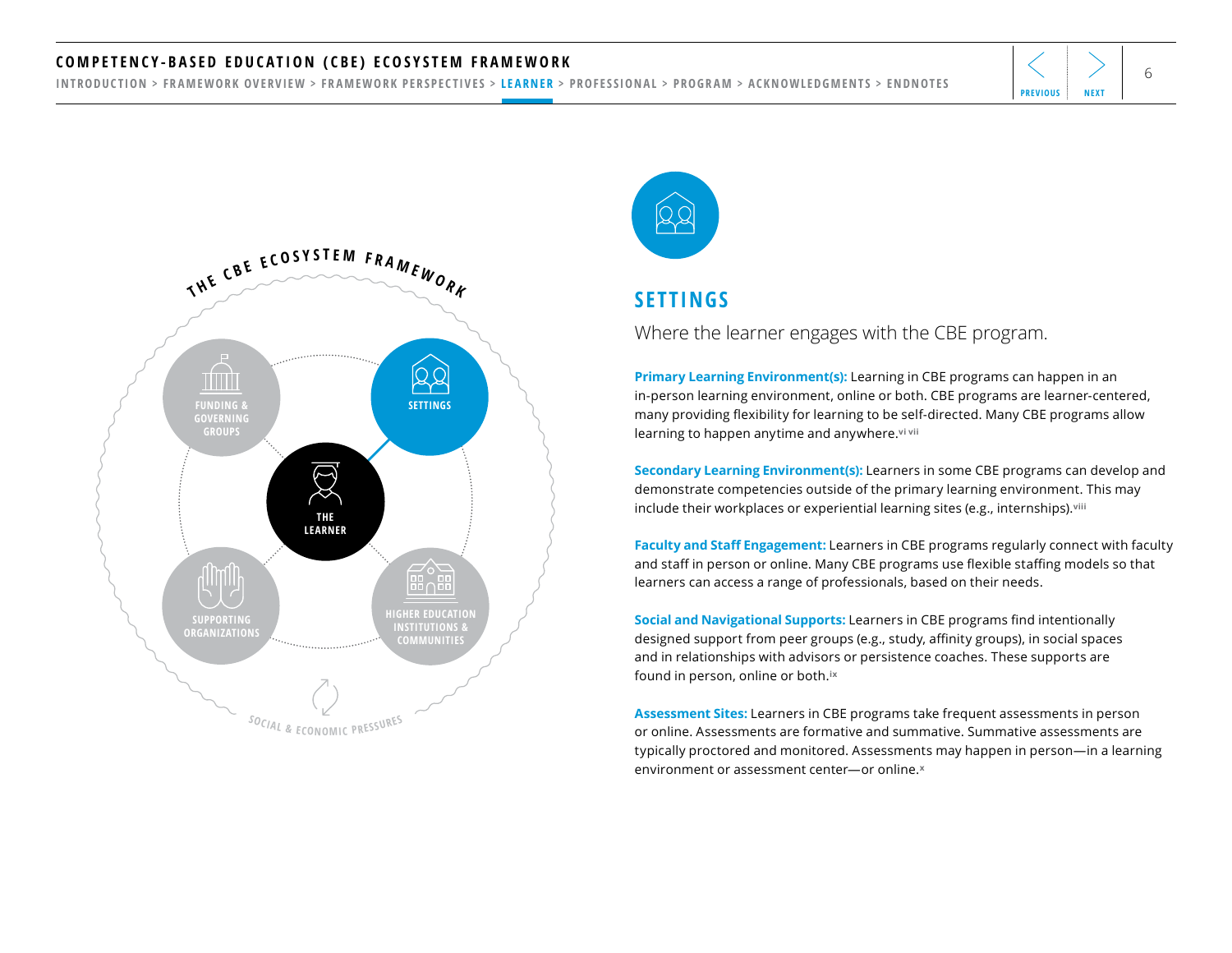#### <span id="page-6-0"></span><code>COMPETENCY-BASED EDUCATION</code> (CBE) ECOSYSTEM FRAMEWORK  $\left|\left<\right>\right>$   $\right|$

[INTRODUCTION](#page-1-0) > [FRAMEWORK OVERVIEW](#page-2-0) > [FRAMEWORK PERSPECTIVES](#page-3-0) > [LEARNER](#page-4-0) > [PROFESSIONAL](#page-11-0) > [PROGRAM](#page-18-0) > [ACKNOWLEDGMENTS](#page-25-0) > [ENDNOTES](#page-26-0)





### **HIGHER EDUCATION INSTITUTIONS & COMMUNITIES**

The university, college or company offering the learners' CBE program and any communities of practice the program is connected to.

**Universities and Colleges:** More than 500 CBE programs are being designed or delivered at universities and colleges across the country. In the United States, learners can enroll in CBE programs in every region and at every type of higher education institution (e.g., community college, comprehensive college).**[xi](#page-26-0)**

**Other Education Providers:** Many CBE programs partner with education technology ("EdTech") providers and other vendors to support their learning and organizational technology and system needs.**[xii](#page-26-0)** 

**Professional Groups and Associations:** Some CBE programs offer industry-recognized certificates or credentials. CBE programs' relationships with professional groups and associations can positively affect program credibility. The healthiest programs align their curriculum with industry or similar nationally recognized norms or standards.**[xiii](#page-26-0)** 

**Communities of Practice for CBE Programs:** A number of CBE programs participate in national communities of practice, which include the Competency-Based Education Network (C-BEN), EDUCAUSE NGLC Breakthrough Models Incubator (BMI) and Breakthrough Models Academy (BMA), and CAEL's Jump Start Program. Learners in these participating programs experience indirect benefits, such as extra resources and access to expertise, facilitation and convening support.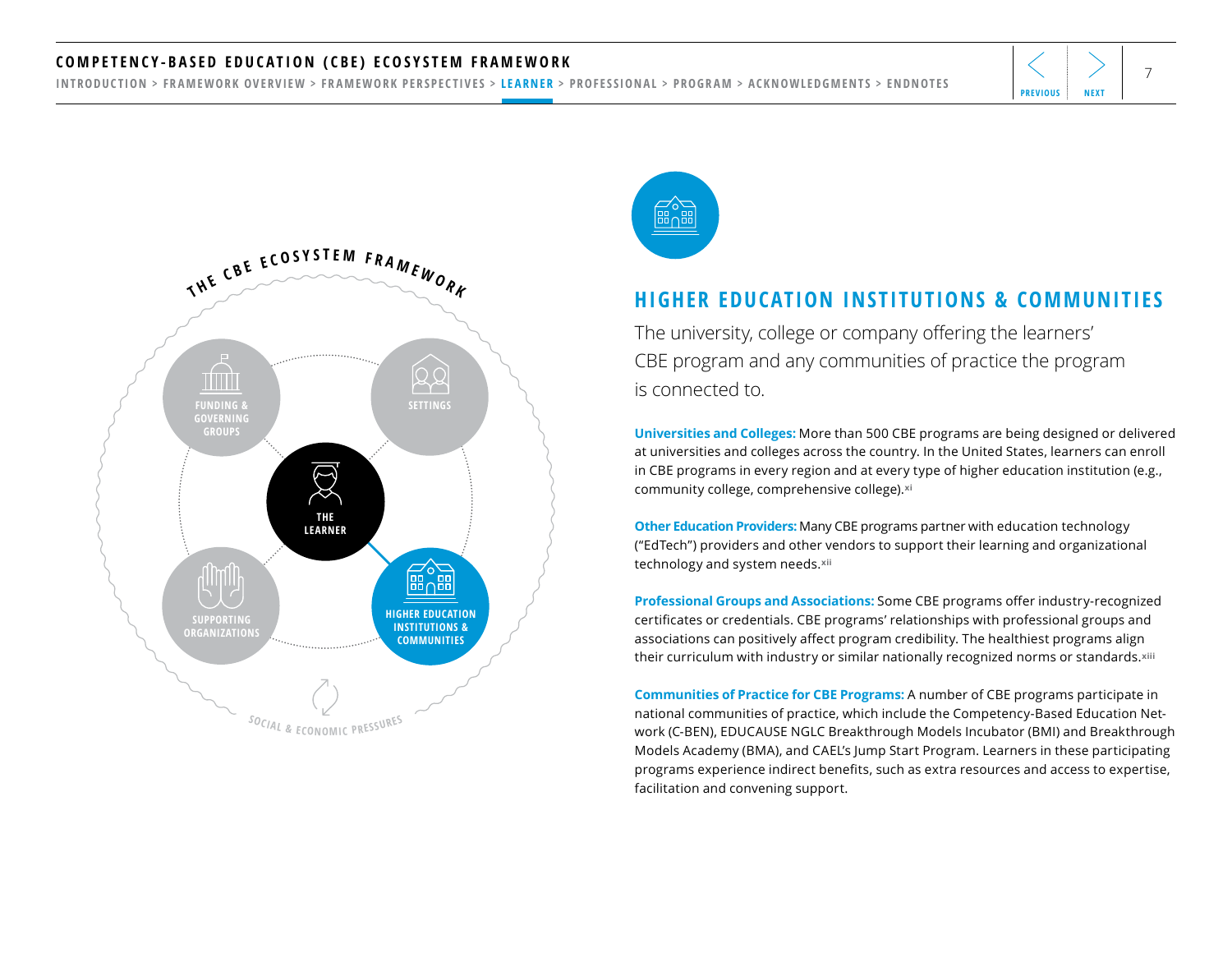#### <span id="page-7-0"></span>COMPETENCY-BASED EDUCATION (CBE) ECOSYSTEM FRAMEWORK  $\begin{array}{ccc} \texttt{COMPETENCY-BASED & EDUCATiON} \end{array}$

[INTRODUCTION](#page-1-0) > [FRAMEWORK OVERVIEW](#page-2-0) > [FRAMEWORK PERSPECTIVES](#page-3-0) > [LEARNER](#page-4-0) > [PROFESSIONAL](#page-11-0) > [PROGRAM](#page-18-0) > [ACKNOWLEDGMENTS](#page-25-0) > [ENDNOTES](#page-26-0)





#### **SUPPORTING ORGANIZATIONS**

The organizations and companies involved in CBE, but not directly offering or funding CBE programs, that directly affect the learner experience.

**National Nonprofits:** Several nonprofits research and write about the learner experience in CBE programs (e.g., American Institutes for Research (AIR), Young Invincibles), study how CBE programs can better serve underrepresented learners (e.g., Jobs For the Future) or work directly with policymakers and institutions to build and improve the ecosystem (e.g., Association of American Colleges & Universities (AAC&U), Public Agenda).

**Consultants and Technical Assistance Providers:** A growing number of independent consultants and consulting firms work directly with CBE programs to improve the learner experience. Oftentimes, their work focuses on strengthening CBE program design and delivery.

**Education Technology Companies and Other Vendors:** A growing number of EdTech companies and other vendors provide CBE programs' learning management systems, information management systems and various technology-enhanced learning services. Depending on the program, learners may directly interface with several of these companies or vendors.**[xiv](#page-26-0)**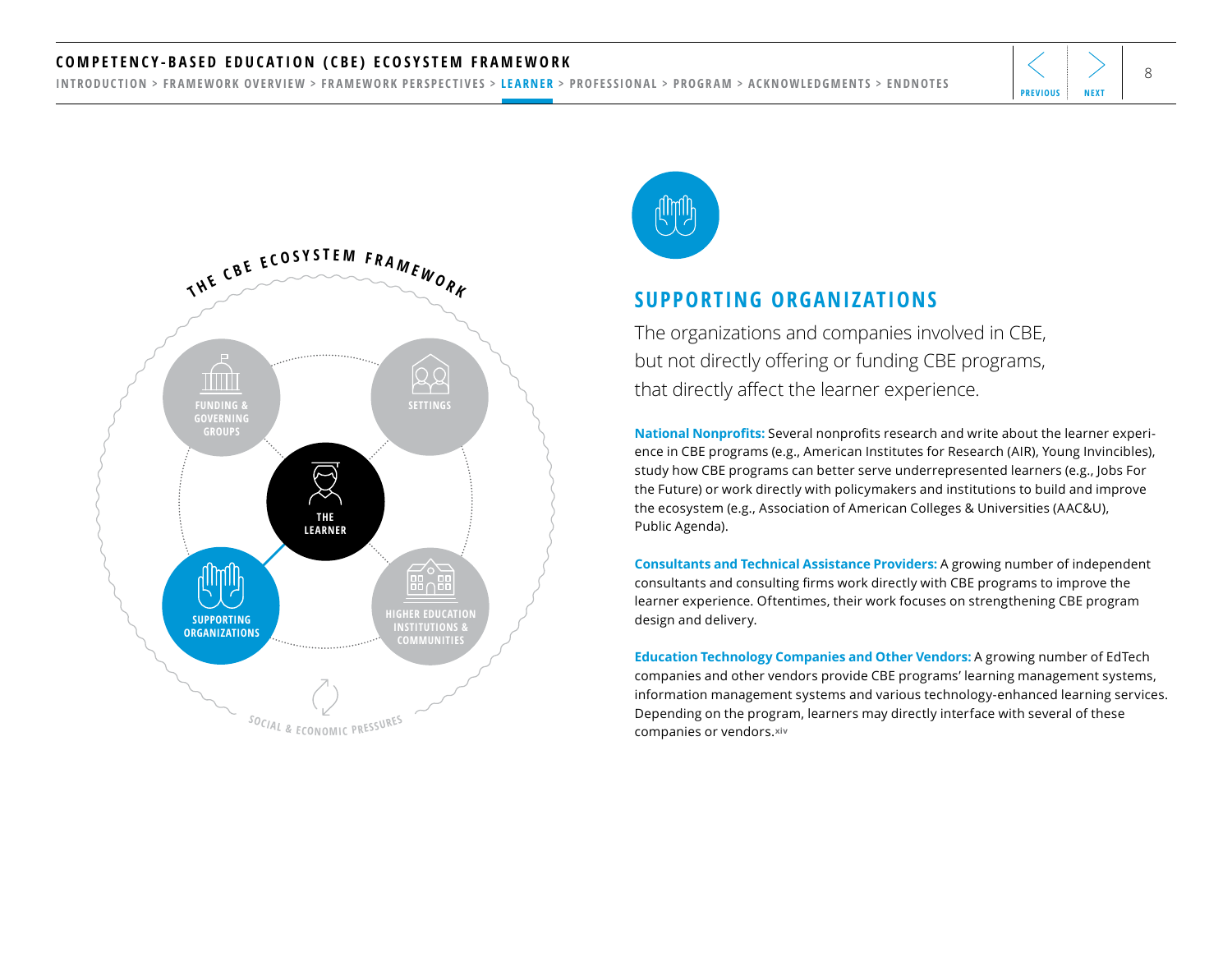#### <span id="page-8-0"></span><code>COMPETENCY-BASED EDUCATION</code> (CBE) ECOSYSTEM FRAMEWORK  $|\langle |\rangle|$

[INTRODUCTION](#page-1-0) > [FRAMEWORK OVERVIEW](#page-2-0) > [FRAMEWORK PERSPECTIVES](#page-3-0) > [LEARNER](#page-4-0) > [PROFESSIONAL](#page-11-0) > [PROGRAM](#page-18-0) > [ACKNOWLEDGMENTS](#page-25-0) > [ENDNOTES](#page-26-0)





#### **FUNDING & GOVERNING GROUPS**

Those who set policies and provide funding that promote or prohibit learner engagement in CBE programs.

**Federal Agencies:** The United States Department of Education distributes—and provides any waivers for—federal financial aid (Title IX). The United States Department of Veterans Affairs sets up and distributes veterans' education awards. Both Education and Veterans Affairs provide financial awards based on the Carnegie Unit and other time-based metrics.**[xv](#page-26-0)** The United States Department of Labor has provided funding and support to a select number of community colleges—through the Trade Adjustment Assistance Community College and Career Training (TAACCCT) Grant Program grants to launch CBE programs in high-growth and high-wage fields.**[xvi](#page-26-0)**

**State Policymakers:** State policymakers—including legislatures and state departments of education—set rules and regulations on state-based financial aid and financing of public higher education institutions**[xvii](#page-26-0)**, both of which can affect whether or not learners can afford a CBE program and how financially solvent a CBE program is.

**University, College and Company Governing Boards:** In most cases, higher education institutions' governing bodies and state boards of regents oversee academic affairs and finances. These boards set policies for admissions and tuition, enrollment and graduation requirements. They have an important role in encouraging and enabling CBE programs.**[xviii](#page-26-0)**

**Public and Private Scholarship Providers:** Scholarship eligibility may include time-based requirements, such as enrollment status and course requirements. Learners in CBE programs may be ineligible for these scholarships because of the programs' non traditional formats.

**Employers:** Some employers partner with CBE programs to customize programs for their employees (e.g., City University of Seattle's CBE program for Boeing employees, Southern New Hampshire University's *College For America*). In these cases, employees can attend a CBE program as long as they meet their employers' requirements.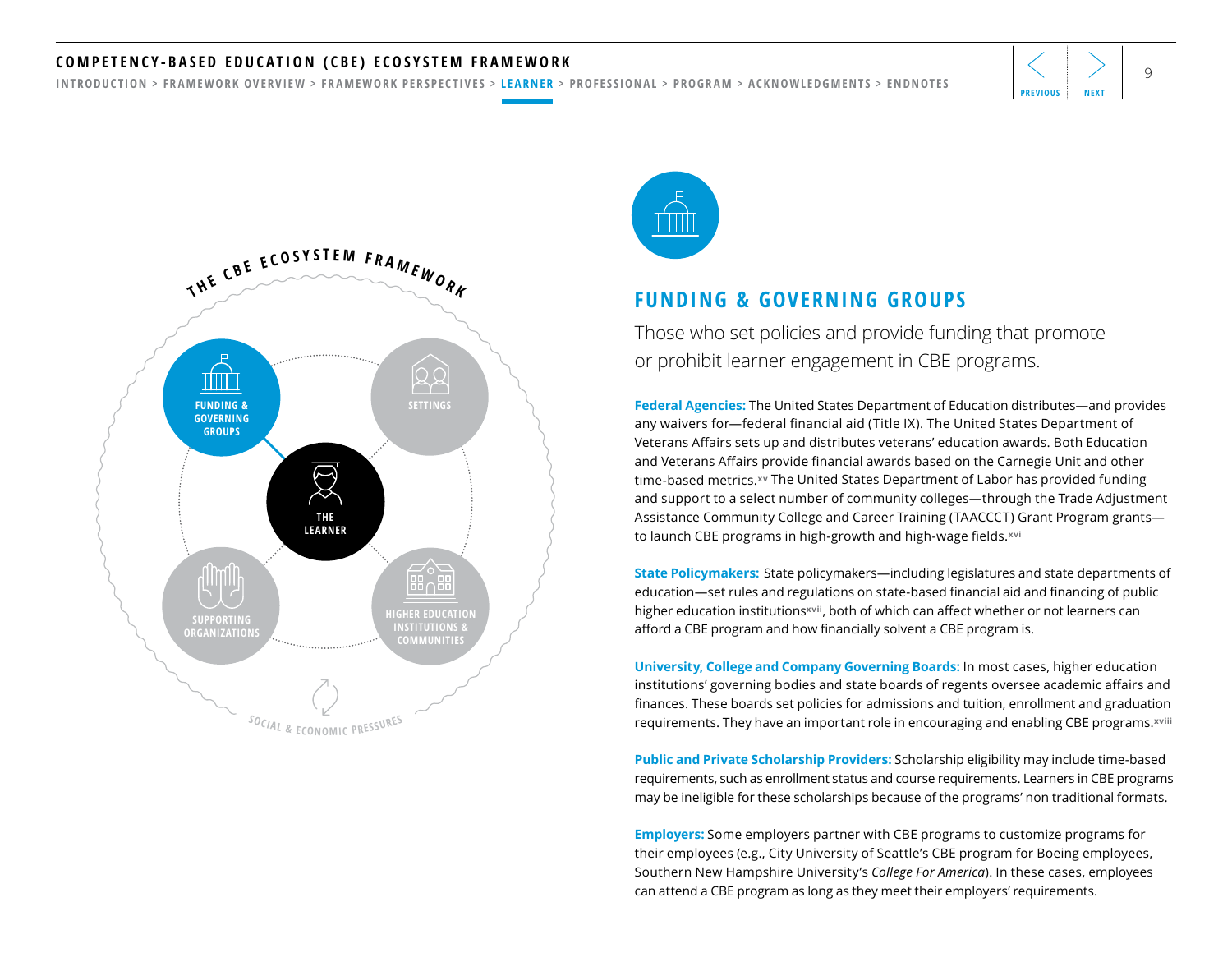#### <span id="page-9-0"></span><code>COMPETENCY-BASED EDUCATION</code> (CBE) ECOSYSTEM FRAMEWORK  $\left|\left<\right>\right>_{10}$

[INTRODUCTION](#page-1-0) > [FRAMEWORK OVERVIEW](#page-2-0) > [FRAMEWORK PERSPECTIVES](#page-3-0) > [LEARNER](#page-4-0) > [PROFESSIONAL](#page-11-0) > [PROGRAM](#page-18-0) > [ACKNOWLEDGMENTS](#page-25-0) > [ENDNOTES](#page-26-0)







#### **NETWORKS & CONNECTIVITY**

Those involved in CBE programs connect and relate in ways that affect the learner experience.

**Political Priorities:** Funding and governing groups like Lumina Foundation and the U.S. Department of Education have set ambitious college completion goals to be achieved in the next 10-15 years.**[xix xx](#page-26-0)** Higher education institutions are under increased pressure to improve college access and completion rates, which provides an opportunity for CBE programs to be started and to serve those who are otherwise underrepresented and underserved (e.g., the unemployed). Learners may have increased access to CBE programs, but there is no validated way to assess the quality of these programs.**[xxi](#page-26-0)**

**Networked Communities:** CBE programs regularly connect formally and informally. This includes online listservs, like Competency-L, and invitation-only communities of practice, like the C-BEN and BMI. These online or in-person networked communities are staffed and attended by supporting organizations and funded by funding and governing groups. Learners who go to a well-networked CBE program may indirectly benefit from the program team's constant learning and network.**[xxii](#page-26-0)** 

**Learner Profile:** CBE program settings and higher education institutions are working to accommodate a changing learner profile. Learners are increasingly diverse—in race, age and socioeconomic status. They are more likely to attend college part-time. The typical student learner is now a 30-something who is juggling college, work and family.**[xxiii](#page-26-0)** Funding and governing groups have responded to this shift by offering grants, initiatives and talking points catered to the needs of working adult learners. This has included the push for college to be "faster" and "on demand."**[xxiv](#page-26-0)** Supporting organizations reflect this shift in their papers, priorities and programming.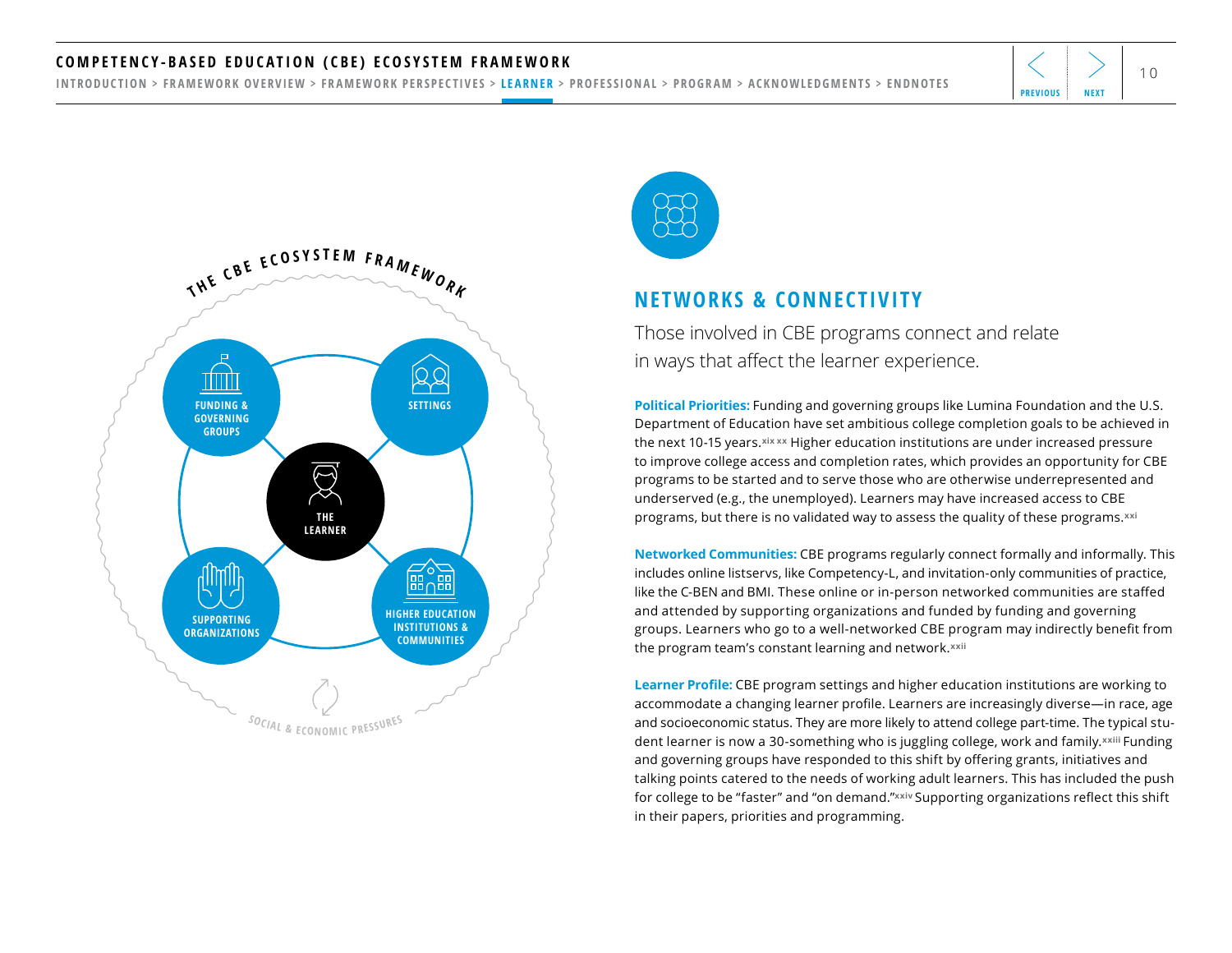#### <span id="page-10-0"></span><code>COMPETENCY-BASED EDUCATION</code> (CBE) ECOSYSTEM FRAMEWORK  $\left|\left<\right>\right>_{11}$

[INTRODUCTION](#page-1-0) > [FRAMEWORK OVERVIEW](#page-2-0) > [FRAMEWORK PERSPECTIVES](#page-3-0) > [LEARNER](#page-4-0) > [PROFESSIONAL](#page-11-0) > [PROGRAM](#page-18-0) > [ACKNOWLEDGMENTS](#page-25-0) > [ENDNOTES](#page-26-0)





#### **SOCIAL & ECONOMIC PRESSURES**

External conditions affecting learner engagement in CBE programs.

**Unpredictable Economy:** The United States continues to rebuild after the Great Recession (2007-2009), doing so in an era of increased global instability and unpredictability. Many jobs in the United States are being outsourced, automated or becoming obsolete. A college credential improves, but does not guarantee, chances of employment and financial stability.**[xxv](#page-26-0)**

**Changing World of Work:** More jobs require college credentials, but those credentials have a less certain payoff because many workforce roles and skill requirements are in flux.**[xxvi](#page-26-0)** Additionally, there seems to be a growing gap between what colleges offer and what employers need.**[xxvii](#page-26-0)** A recent proliferation of credentials has diluted the perceived quality of certain certificates and degrees.**[xxviii](#page-26-0)** 

**Global Connectivity:** Increased and enhanced global connectivity and networks have created more fluid and continuous flows of information and knowledge. This has led to social and economic interdependencies, resulting in heightened competition and collaboration.**[xxix](#page-26-0)**

**Digital Age:** Increasingly learning can happen online, at low or no cost. Rapid technological advances, improved access and affordability have created an age where most people acquire and share information virtually. In the digital age, more learners can learn and earn a credential online. *[xxx](#page-26-0) xxxi* The digital age has brought changes to the higher education landscape by introducing a new network of education players who offer unorthodox and modularized programs (e.g., badges, MOOCs).**[xxxii](#page-26-0)**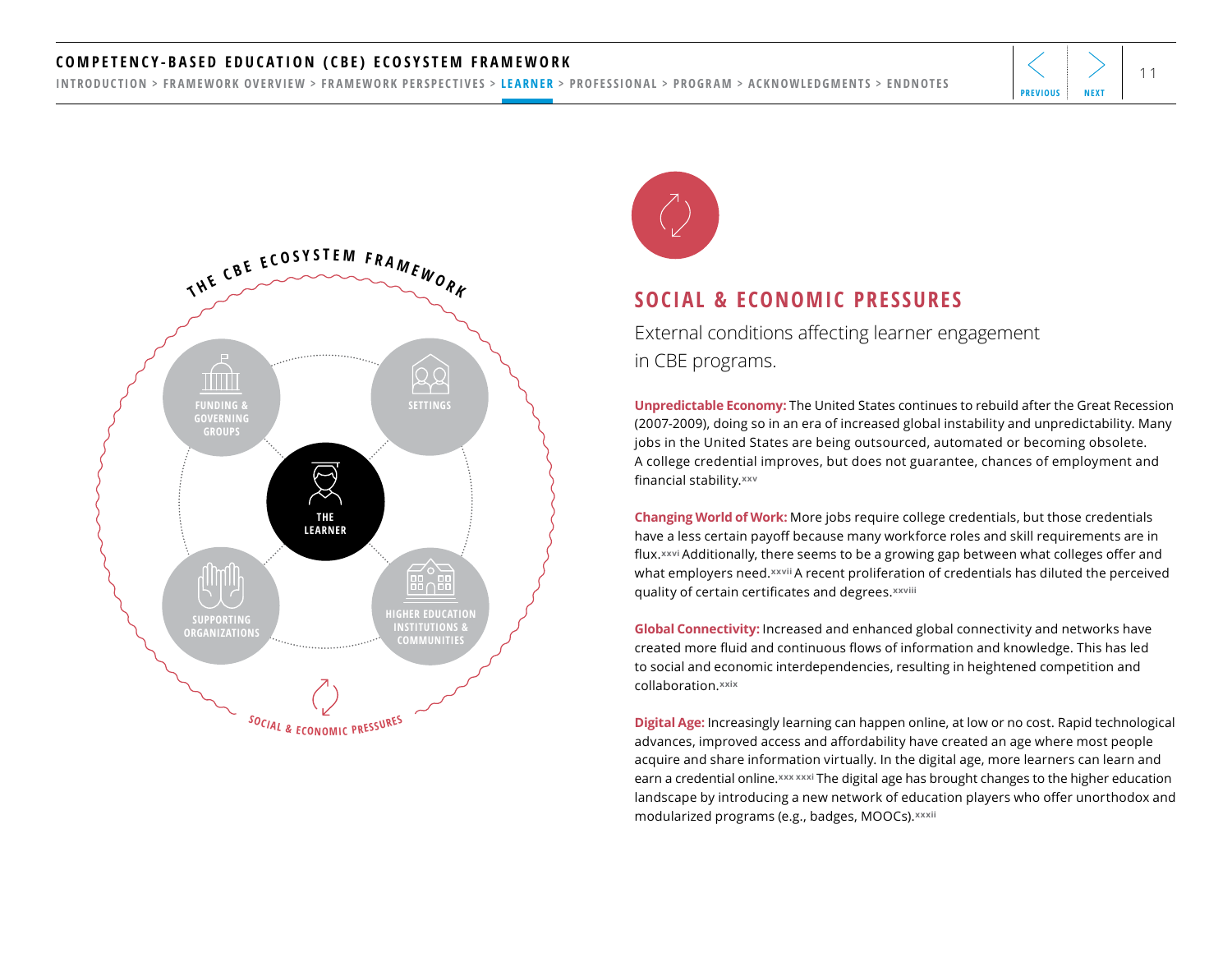### <span id="page-11-0"></span><code>COMPETENCY-BASED EDUCATION</code> (CBE) ECOSYSTEM FRAMEWORK  $|\langle |\rangle|_{12}$

[INTRODUCTION](#page-1-0) > [FRAMEWORK OVERVIEW](#page-2-0) > [FRAMEWORK PERSPECTIVES](#page-3-0) > [LEARNER](#page-4-0) > PROFESSIONAL > [PROGRAM](#page-18-0) > [ACKNOWLEDGMENTS](#page-25-0) > [ENDNOTES](#page-26-0)





## **Looking at the CBE Ecosystem from the CBE program professional's perspective.**

This perspective shows how the CBE ecosystem engages the CBE program professional. Professionals include CBE program leadership, faculty and staff. From this perspective, players and pressures are shown and described according to their relationship to the professional.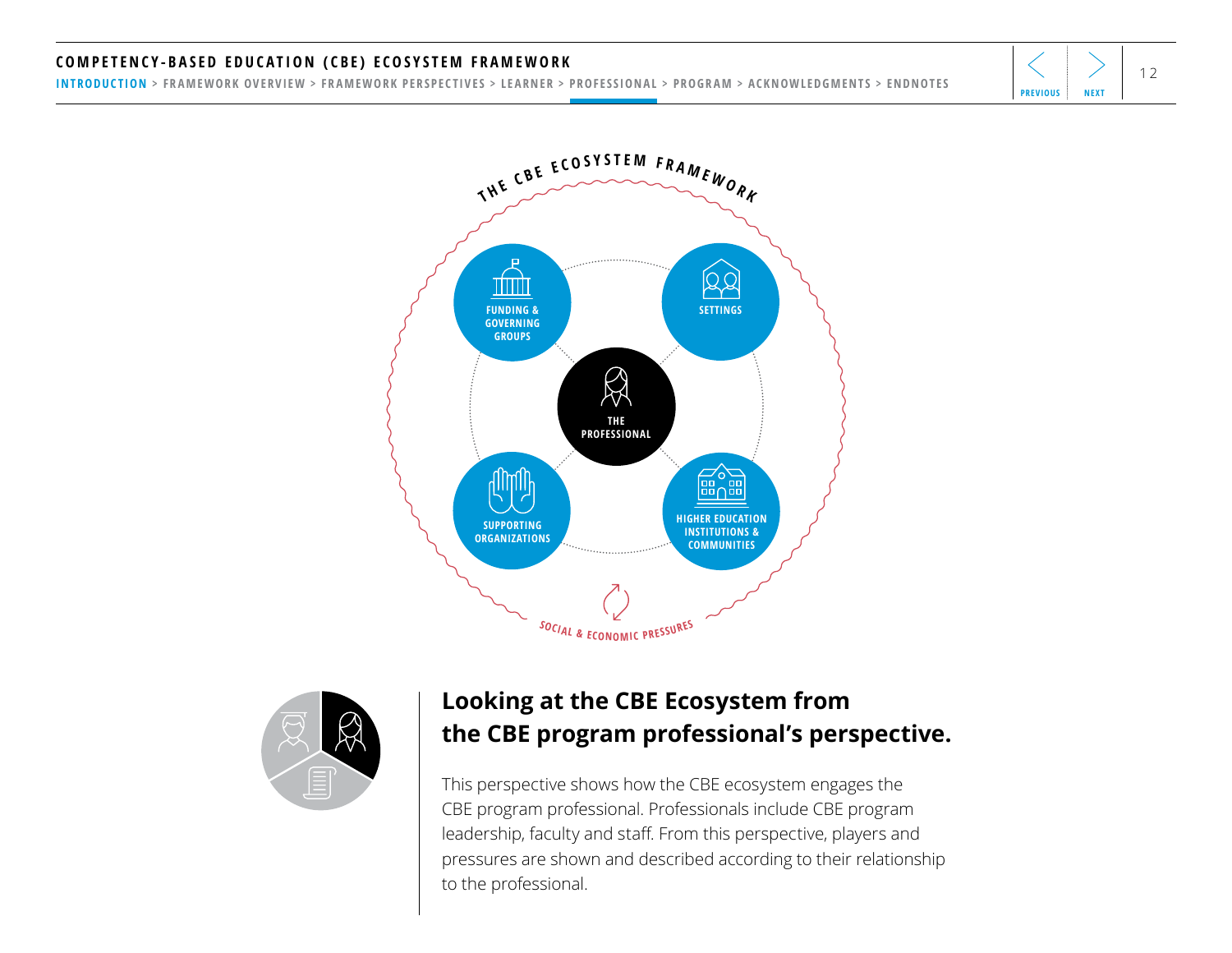#### <span id="page-12-0"></span><code>COMPETENCY-BASED EDUCATION</code> (CBE) ECOSYSTEM FRAMEWORK  $\left|\left<\right>\right> \right|_{13}$

[INTRODUCTION](#page-1-0) > [FRAMEWORK OVERVIEW](#page-2-0) > [FRAMEWORK PERSPECTIVES](#page-3-0) > [LEARNER](#page-4-0) > [PROFESSIONAL](#page-11-0) > [PROGRAM](#page-18-0) > [ACKNOWLEDGMENTS](#page-25-0) > [ENDNOTES](#page-26-0)





### **SETTINGS**

#### Where leadership, faculty and staff engage in the CBE program.

**Learner Engagement:** CBE program professionals engage with learners in person and/ or online. The amount of learner engagement varies by position. CBE programs tend to have flexible staffing structures. This means some professionals have frequent learner engagement, while others—perhaps those focused on curriculum or assessment design—have much less.**[xxxiii](#page-26-0)**

**Colleague Engagement:** CBE program professionals, especially faculty, collaborate to drive program design and curricular planning. Some CBE programs use very different staffing models than traditional college programs (e.g., by unbundling staffing), while others are fairly traditional. CBE program professionals engage with staff throughout their institutions because CBE programs look different and often require new ways of thinking, monitoring and reporting.**[xxxiv](#page-27-0)** 

**Institutional or Organizational Committees, Groups or Task Forces:** CBE program professionals are part of a larger higher education community. They may serve on a faculty senate or curriculum committee, or in other organizational roles. This provides opportunities to cultivate broader understanding, goodwill, interest and investment in the CBE program.

**External Partnerships:** CBE program professionals often connect with field experts and employers. These external partnerships are critical for CBE programs because they connect learners to real-life learning opportunities and postgraduation employment opportunities. In addition, they provide professionals with relevant insights on what students need to know and be able to do before they graduate.**[xxxv](#page-27-0)**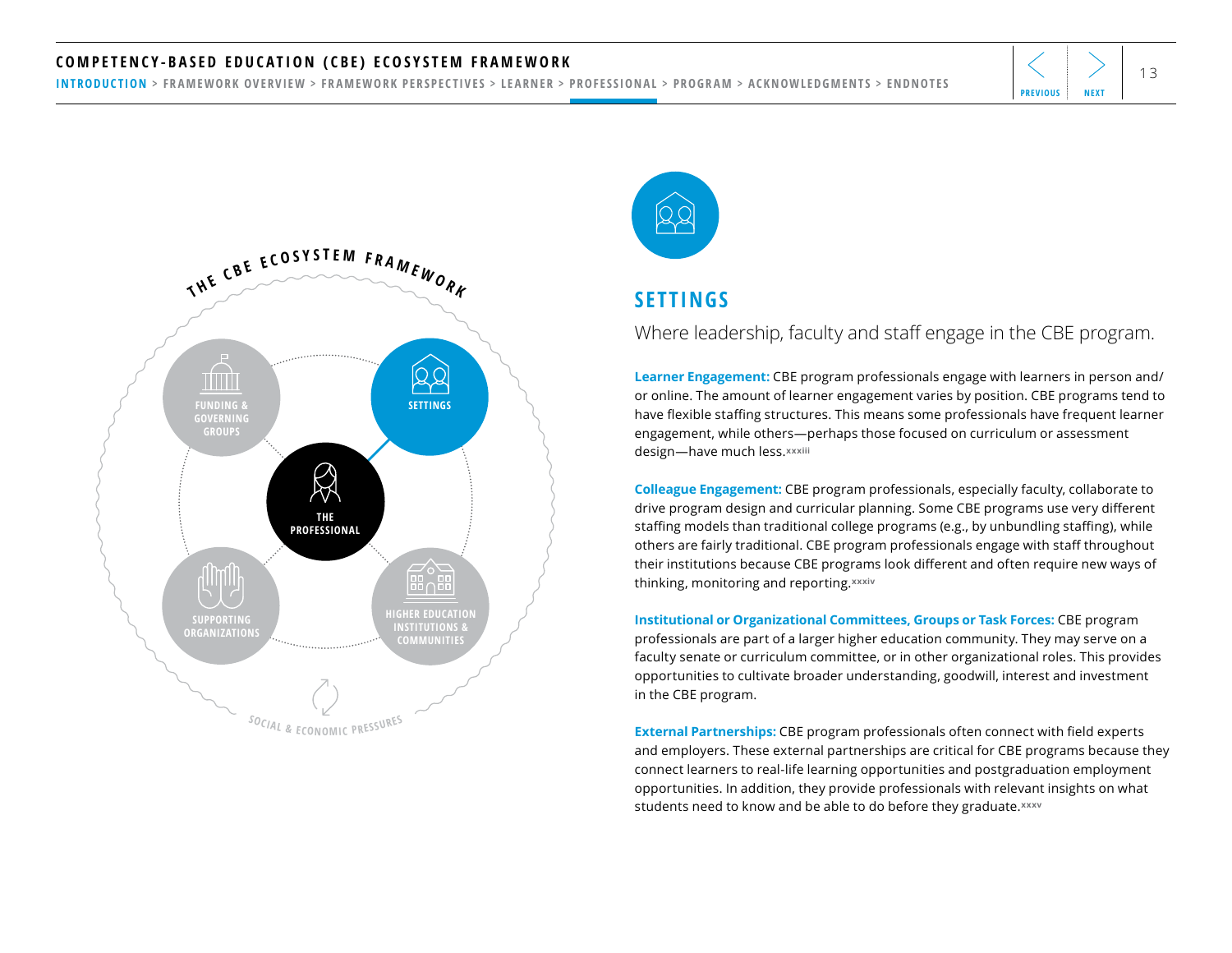#### <span id="page-13-0"></span><code>COMPETENCY-BASED EDUCATION</code> (CBE) ECOSYSTEM FRAMEWORK  $\left|\left<\right>\right>_{14}$

[INTRODUCTION](#page-1-0) > [FRAMEWORK OVERVIEW](#page-2-0) > [FRAMEWORK PERSPECTIVES](#page-3-0) > [LEARNER](#page-4-0) > [PROFESSIONAL](#page-11-0) > [PROGRAM](#page-18-0) > [ACKNOWLEDGMENTS](#page-25-0) > [ENDNOTES](#page-26-0)





#### **HIGHER EDUCATION INSTITUTIONS & COMMUNITIES**

The networks, membership organizations, associations and groups professionals belong to that, which directly affect their work within the CBE program.

**Professional Associations and Membership Organizations:** CBE program professionals may be members of various higher education organizations, like CAEL or Quality Matters. Others serve on accrediting bodies. Involvement in outside associations and membership organizations can have a positive field-building effect—CBE programs are strengthened through alignment with national efforts,**[xxxvi](#page-27-0)** and professionals act as ambassadors, helping to create shared understanding and interest in the work.

**Unions:** CBE program professionals may belong to staff/faculty unions and/or trade unions. CBE programs can conflict with union agreements because union agreements often stipulate wages, benefits and working conditions based on traditional time-based metrics: a certain number of hours in a workday or workweek, a set number of classes during a traditional semester or school year, a certain number of years for tenure.**[xxxvii](#page-27-0)**  Unions may also define faculty and staff tasks, which could prevent a CBE program from unbundling and adjusting the faculty or staff roles. This incompatibility could lead a CBE program professional to leave the union, to try to create new agreements as part of the union or to leave the CBE program.

**CBE Communities of Practice and Funder Cohorts:** A number of CBE program professionals participate in national communities of practice, including the C-BEN, BMI and CAEL's Jump Start Program. Some also participate in funder cohorts, including the Department of Labor TAACCT grant, representing their programs. Involvement offers professionals training and networking opportunities and camaraderie with colleagues in similar positions, along with other benefits.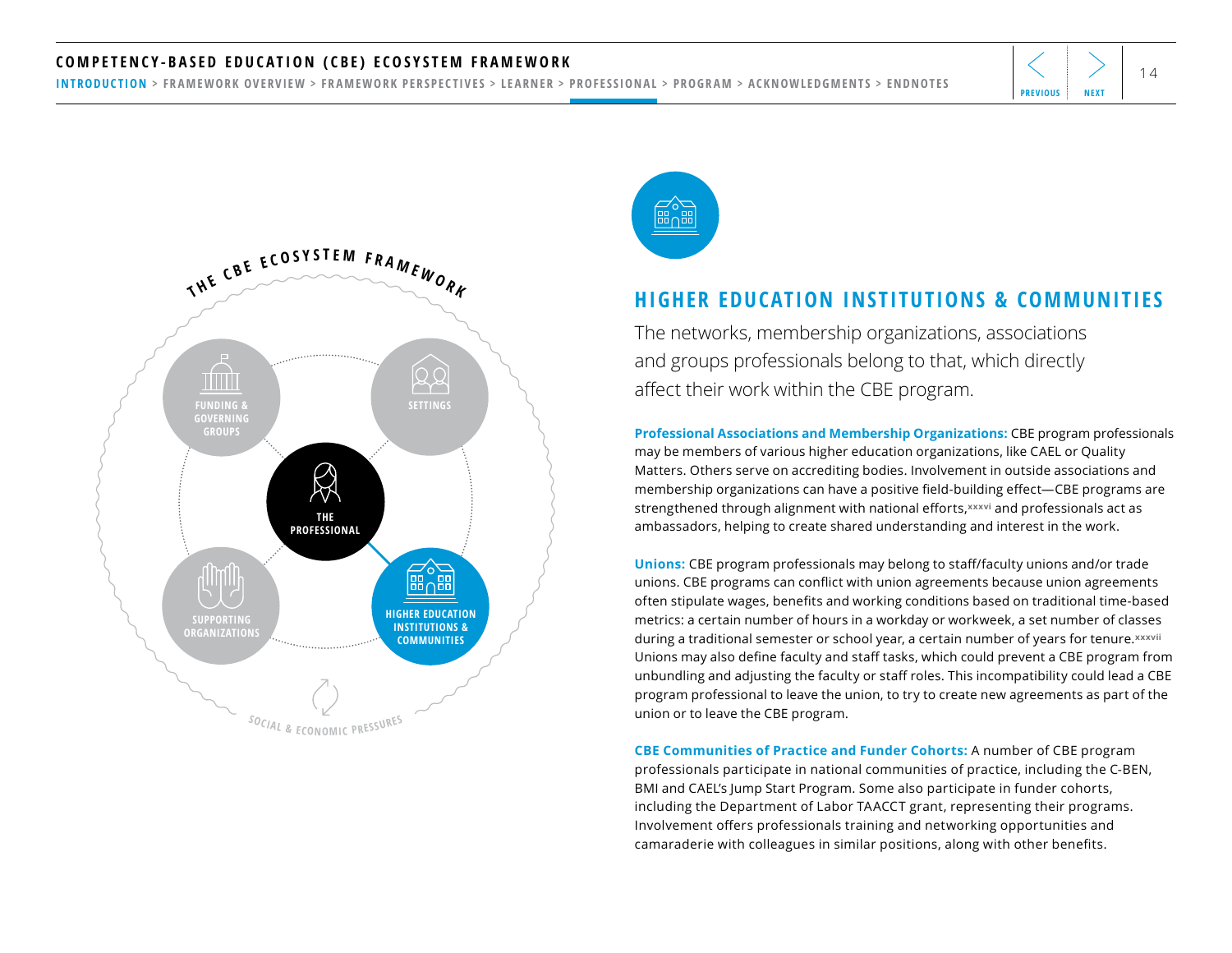#### <span id="page-14-0"></span><code>COMPETENCY-BASED EDUCATION</code> (CBE) ECOSYSTEM FRAMEWORK  $\left|\left<\right>\right>_{15}\right|$

[INTRODUCTION](#page-1-0) > [FRAMEWORK OVERVIEW](#page-2-0) > [FRAMEWORK PERSPECTIVES](#page-3-0) > [LEARNER](#page-4-0) > [PROFESSIONAL](#page-11-0) > [PROGRAM](#page-18-0) > [ACKNOWLEDGMENTS](#page-25-0) > [ENDNOTES](#page-26-0)





#### **SUPPORTING ORGANIZATIONS**

The organizations and companies involved in CBE, but not directly offering or funding CBE programs, that affect the professionals' experience.

**National Nonprofits:** Several national nonprofits provide support to CBE program professionals. They include those staffing CBE communities of practice (e.g., Public Agenda, EDUCAUSE), those producing research and reports (e.g., New America Foundation, American Enterprise Institute), and those educating and supporting policymakers and practitioners (e.g., AAC&U, the American Council on Education).

**Consultants and Technical Assistance Providers:** Independent consultants and consulting firms (e.g., HCM Strategists) work with CBE program professionals on various projects. Some consultants partner directly with professionals to support their programs. Others enlist CBE professionals to work with them on state and national projects, including the *Credentials Transparency Initiative* and the *Technological Interoperability Pilot (TIP) Project.***[xxxviii](#page-27-0)** 

**Education Technology and Other Vendors:** CBE program professionals engage directly with EdTech companies and other vendors to build and continually enhance online platforms and learning technologies, to outsource assessments or to build out key organizational functions.**[xxxix](#page-27-0)**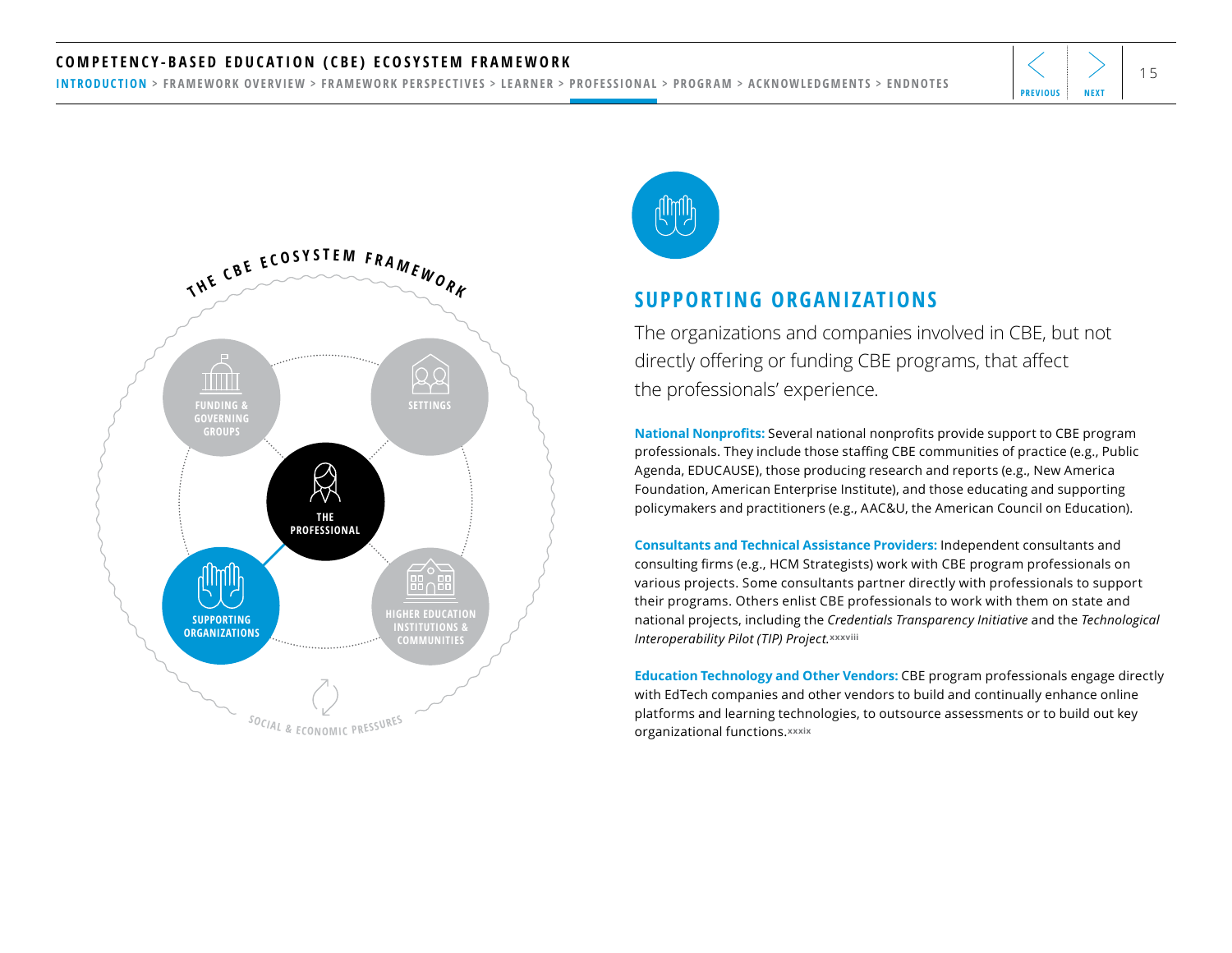#### <span id="page-15-0"></span><code>COMPETENCY-BASED EDUCATION</code> (CBE) ECOSYSTEM FRAMEWORK  $\left|\left<\right>\right>_{16}\right|$

[INTRODUCTION](#page-1-0) > [FRAMEWORK OVERVIEW](#page-2-0) > [FRAMEWORK PERSPECTIVES](#page-3-0) > [LEARNER](#page-4-0) > [PROFESSIONAL](#page-11-0) > [PROGRAM](#page-18-0) > [ACKNOWLEDGMENTS](#page-25-0) > [ENDNOTES](#page-26-0)





#### **FUNDING & GOVERNING GROUPS**

Those who set policies and provide funding that directly affect CBE program professionals.

**Higher Education Institutions (the Employer):** CBE program professionals work with, for and under the supervision of their higher education institution. They must navigate organizational policy and culture, and meet organizational requirements. Some CBE programs are in a specific college (i.e., college of education), on a separate campus or at a standalone entity.

**Federal and State Policymakers:** CBE program professionals, especially program leadership, may engage directly with policymakers. Given the relative newness of the CBE ecosystem, representatives from federal and state government sometimes invite direct relationships with CBE program leads. This is especially true for the U.S. Department of Education's *Experimental Sites* and *Direct Assessment* programs. Relationships with state policymakers varies, but so does each state's role in supporting programs.**[xl](#page-27-0)**

**Accreditors:** CBE program professionals engage with regional and professional accreditors. Some serve on accrediting bodies. In June 2015, the Council of Regional Accrediting Commissions issued a common framework for how to assess and approve competency-based programs.**[xli](#page-27-0)** 

**Philanthropic Foundations:** The CBE ecosystem is small enough to support direct relationships between CBE program professionals and philanthropic foundations (e.g., Lumina Foundation and the Bill & Melinda Gates Foundation). Foundation staff fund and regularly attend CBE convenings, such as the CBExchange held in September 2015.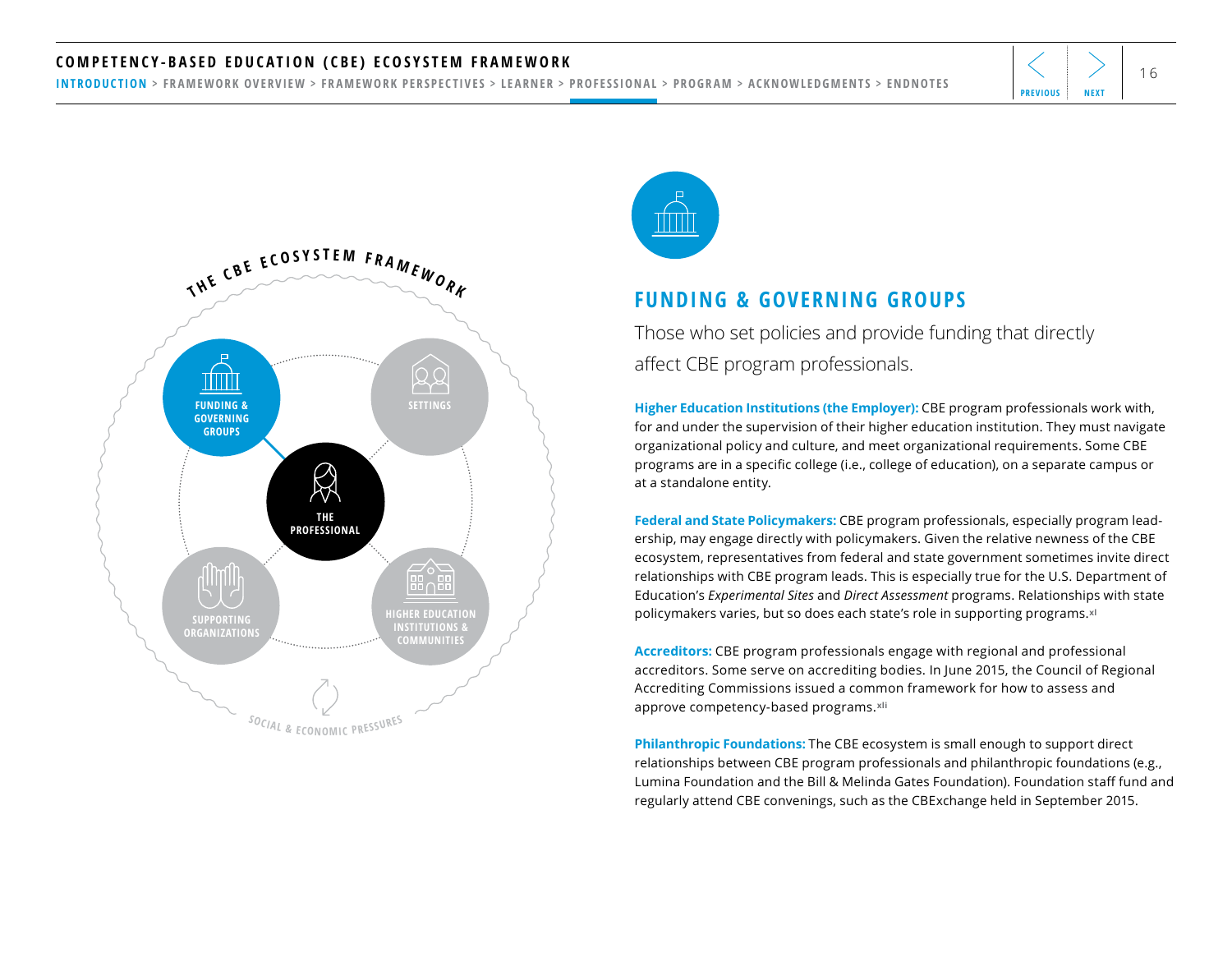#### <code>COMPETENCY-BASED EDUCATION</code> (CBE) ECOSYSTEM FRAMEWORK  $\left|\left<\right>\right> \left|\right>_{17}$

[INTRODUCTION](#page-1-0) > [FRAMEWORK OVERVIEW](#page-2-0) > [FRAMEWORK PERSPECTIVES](#page-3-0) > [LEARNER](#page-4-0) > [PROFESSIONAL](#page-11-0) > [PROGRAM](#page-18-0) > [ACKNOWLEDGMENTS](#page-25-0) > [ENDNOTES](#page-26-0)





#### **NETWORKS & CONNECTIVITY**

Those involved in CBE programs connect and relate in ways that affect the CBE program professionals' experience.

**Networked Communities:** CBE program professionals regularly connect in formal and informal ways. This includes online listservs, such as "Competency-L," and selective communities of practice, like the C-BEN and BMI. These online or in-person networked communities are staffed and attended by a variety of supporting organizations and sustained by various funding and governing groups, such as Lumina Foundation and the U.S. Department of Education.

**Consumers of Education Technology and Other Vendor Offerings:** CBE program professionals might connect because they share the same vendor(s). These vendors build systems and modules for more than one CBE program client. Vendors often attend CBE or CBE-related convenings and conferences. CBE program professionals use their networked communities to seek advice on which vendors to work with.

**National Priorities:** Funding and governing groups, like Lumina Foundation and the U.S. Department of Education, have started to identify priority states, credentials and programs. CBE program professionals might connect with each other and others in the ecosystem because they are in a place of interest or offering a program of interest.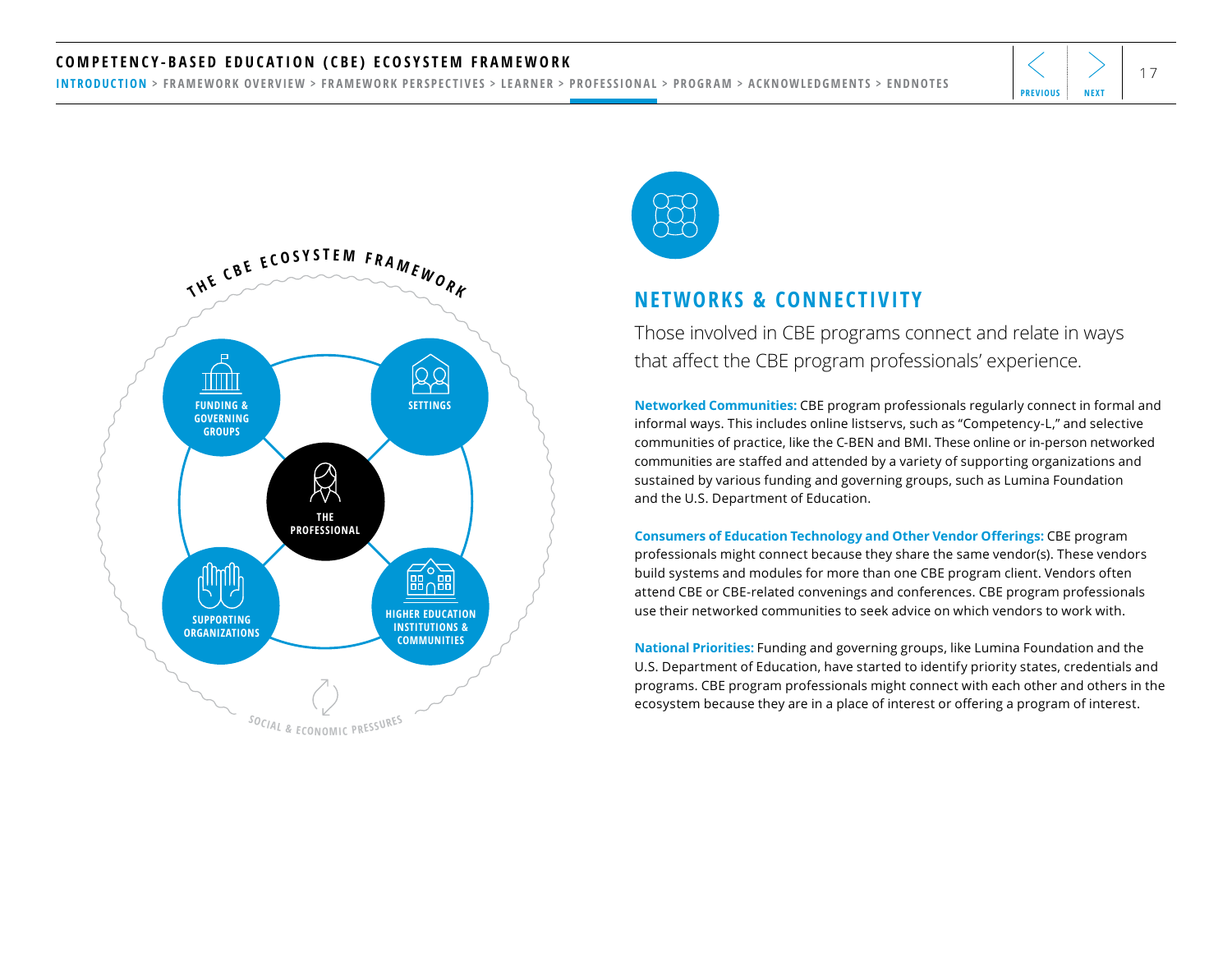#### <span id="page-17-0"></span><code>COMPETENCY-BASED EDUCATION</code> (CBE) ECOSYSTEM FRAMEWORK  $\left|\left<\right>\right> \right|_{18}$

[INTRODUCTION](#page-1-0) > [FRAMEWORK OVERVIEW](#page-2-0) > [FRAMEWORK PERSPECTIVES](#page-3-0) > [LEARNER](#page-4-0) > [PROFESSIONAL](#page-11-0) > [PROGRAM](#page-18-0) > [ACKNOWLEDGMENTS](#page-25-0) > [ENDNOTES](#page-26-0)





#### **SOCIAL & ECONOMIC PRESSURES**

External conditions affecting professionals' CBE program engagement.

**Unpredictable Economy:** CBE program professionals may deal with financial insecurity and job stability concerns because they are part-time staff or adjunct faculty. Many CBE programs rely on a flexible—sometimes called modular—staffing approach.**[xlii](#page-27-0)** For many, this includes hiring mostly adjunct faculty. Today, many adjuncts struggle to make ends meet, some even needing food stamps.**[xliii](#page-27-0)** 

**Changing World of Work:** Due to CBE program professionals' involvement in curricular and instructional design, they must stay up to date and responsive to the ever-changing world of work. As jobs and job requirements change,**[xliv](#page-27-0)** professionals need to be able to quickly respond. CBE program professionals face increased pressure to produce more proficient and prepared graduates **[xlv](#page-27-0)** faster and more cheaply.

**Global Connectivity and the Digital Age:** CBE program professionals are designing and delivering programs during a time of rapidly increasing globalization, uberconnectivity and technological advancement. CBE program professionals can be on the cutting edge of these advances, connecting learners to the world around them.**[xlvi](#page-27-0)** CBE program professionals are champions of leading frameworks, like Lumina Foundation's Degree Qualifications Profile (DQP) and AAC&U LEAP Essential Learning Outcomes, that seek to better prepare graduates for life in our times.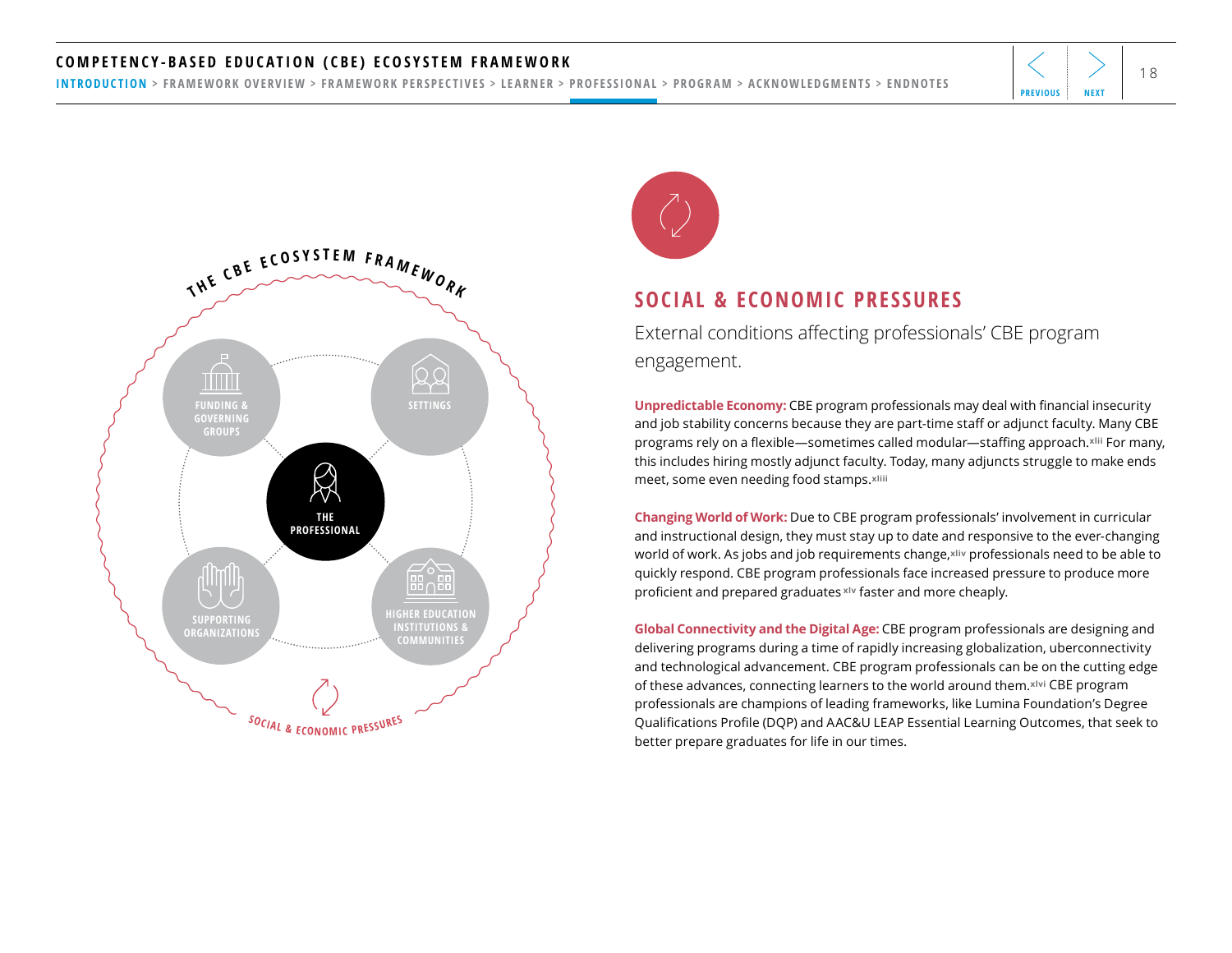### <span id="page-18-0"></span><code>COMPETENCY-BASED EDUCATION</code> (CBE) ECOSYSTEM FRAMEWORK  $|\langle |\rangle|$

[INTRODUCTION](#page-1-0) > [FRAMEWORK OVERVIEW](#page-2-0) > [FRAMEWORK PERSPECTIVES](#page-3-0) > [LEARNER](#page-4-0) > [PROFESSIONAL](#page-11-0) > PROGRAM > [ACKNOWLEDGMENTS](#page-25-0) > [ENDNOTES](#page-26-0)





## **Looking at the CBE Ecosystem from the CBE program's perspective.**

This perspective shows how CBE programs engage within the broader higher education landscape. For our purposes, CBE programs are degree or certificate programs, within a regionally accredited institution, where learners progress based on what they know and can do, rather than time spent in class. From this perspective, players and pressures are shown and described according to their relationship to the CBE program.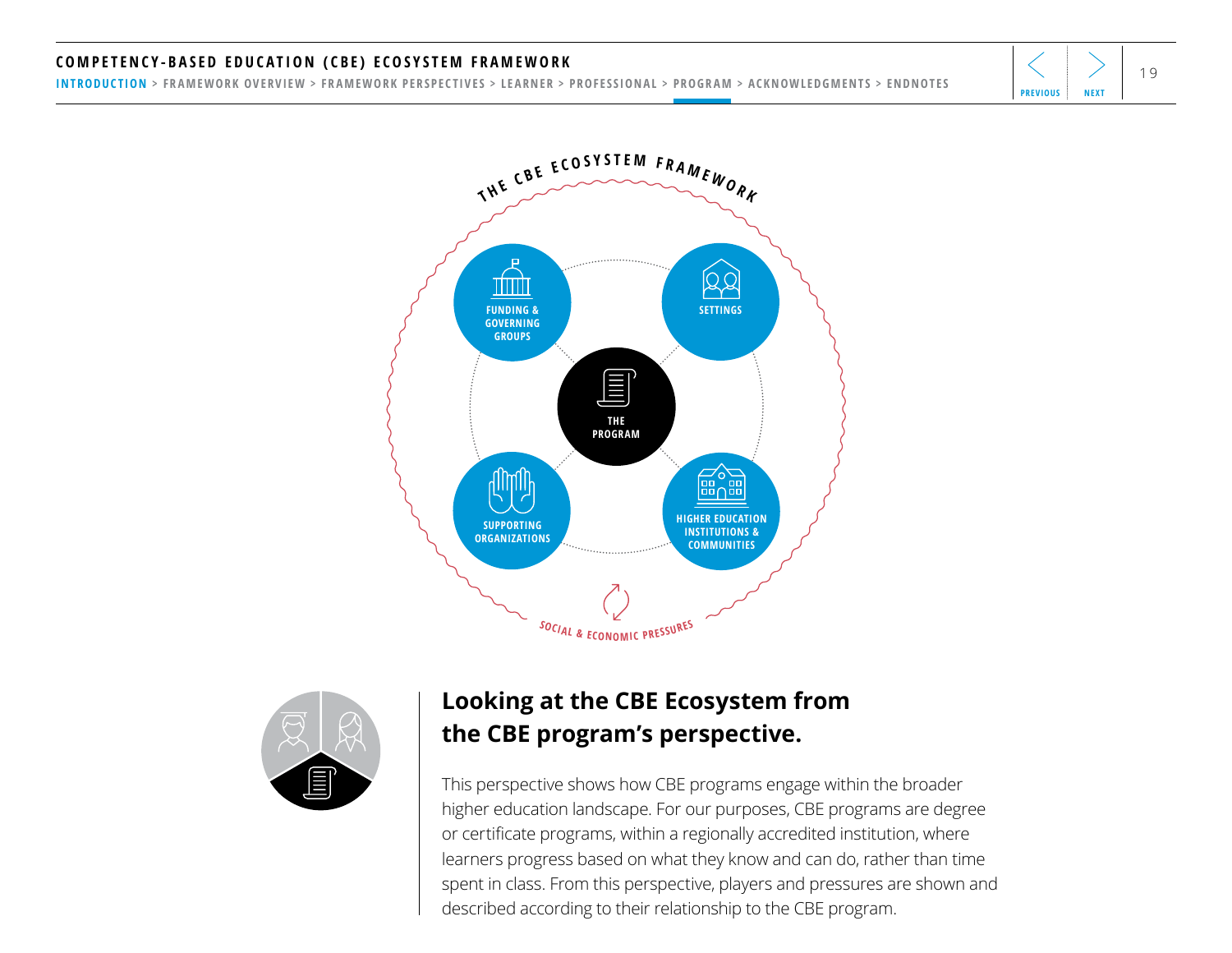#### <span id="page-19-0"></span>COMPETENCY-BASED EDUCATION (CBE) ECOSYSTEM FRAMEWORK  $\left|\left<\right>\right>$   $\right|_{20}$

[INTRODUCTION](#page-1-0) > [FRAMEWORK OVERVIEW](#page-2-0) > [FRAMEWORK PERSPECTIVES](#page-3-0) > [LEARNER](#page-4-0) > [PROFESSIONAL](#page-11-0) > [PROGRAM](#page-18-0) > [ACKNOWLEDGMENTS](#page-25-0) > [ENDNOTES](#page-26-0)





### **SETTINGS**

Where professionals, serving as representatives of their CBE programs, engage with others about their program.

**Learner Recruitment:** Many CBE programs cater to working adults, who need nontraditional credentialing pathways. As the field grows, this is beginning to change and diversify. Recruitment strategies reflect this historic learner base. Advertisements are on television, in email sidebars or in select publications (e.g., airline magazines). These advertisements tend to highlight flexibility and self-pacing.**[xlvii](#page-27-0)** CBE programs also recruit learners from area employers, sometimes customizing a program specifically for a company's employees.

**Institutional Engagement:** CBE programs are part of higher education institutions. CBE programs must work with their institution's other offices and departments. CBE programs tend to have the most regular relationships with the registrar's office, assessment center and student support services. CBE programs may be represented by program professionals, on institutional committees or in various leadership roles.

**External Stakeholder Engagement:** CBE programs connect with employers, alumni and experts in the field. External stakeholder engagement is critical for CBE programs because of the commitment to stay relevant and provide real-life learning opportunities<sup>xlviii</sup> Some CBE programs, like City University of Seattle or Lipscomb University, have direct partnerships with companies and tailored CBE programs for those companies' employees.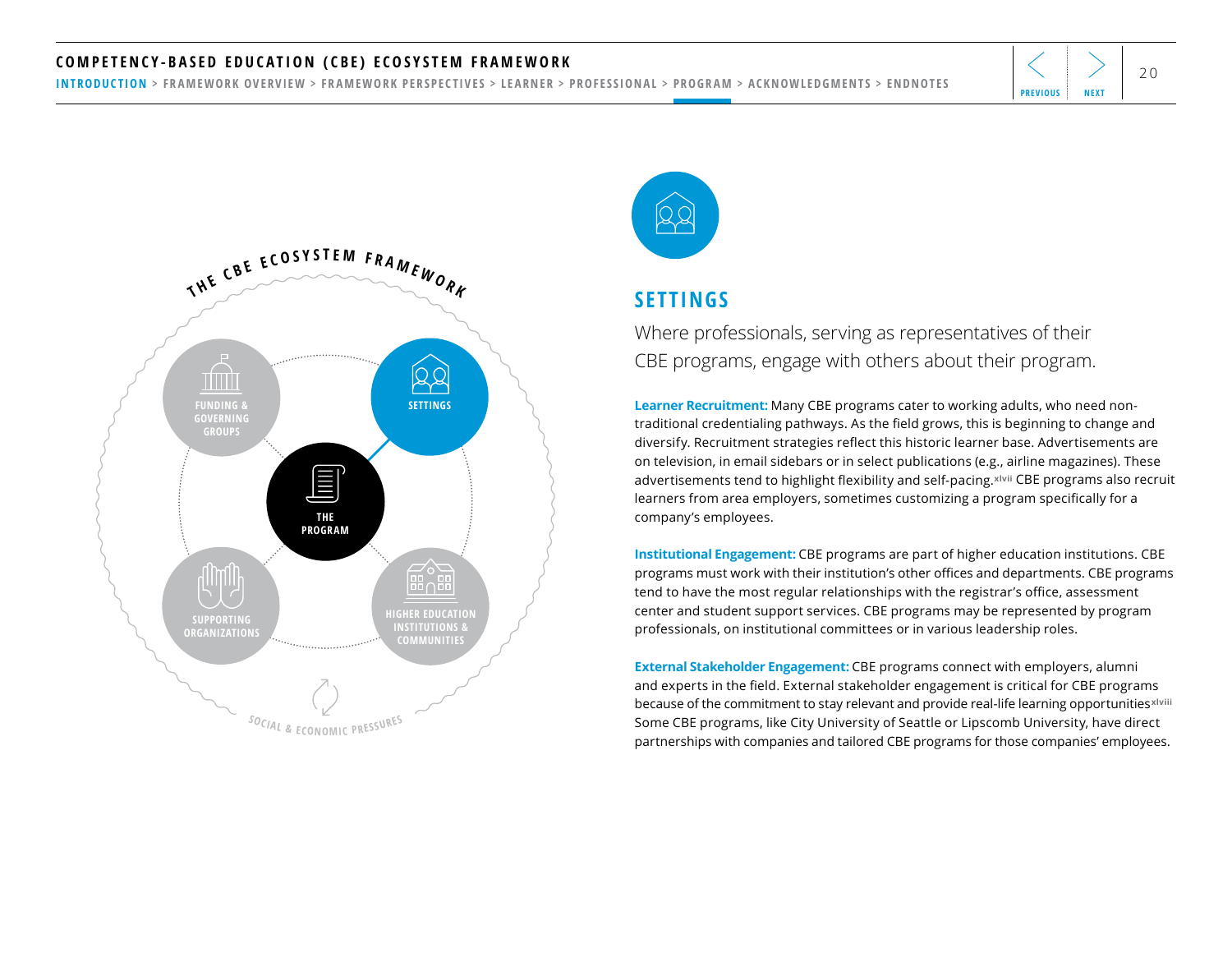#### <span id="page-20-0"></span>COMPETENCY-BASED EDUCATION (CBE) ECOSYSTEM FRAMEWORK  $\left|\left<\right>\right>_{21}$

[INTRODUCTION](#page-1-0) > [FRAMEWORK OVERVIEW](#page-2-0) > [FRAMEWORK PERSPECTIVES](#page-3-0) > [LEARNER](#page-4-0) > [PROFESSIONAL](#page-11-0) > [PROGRAM](#page-18-0) > [ACKNOWLEDGMENTS](#page-25-0) > [ENDNOTES](#page-26-0)





#### **HIGHER EDUCATION INSTITUTIONS & COMMUNITIES**

The networks, communities and groups that CBE programs belong to.

**Higher Education Institutions:** CBE programs are operated by universities, colleges and for-profit corporations. Roughly half of CBE programs are operated by community colleges and one-third by comprehensive colleges. There is a sprinkling of CBE programs at liberal arts colleges, research universities and special-focus institutions.**[xlix](#page-27-0)** More than two-thirds of CBE programs are public. Often, CBE programs are housed in a single college (e.g., college of education, college of business) or on a standalone campus.

**National Initiatives, Associations and Membership Organizations:** CBE programs are a growing part of the broader higher education landscape. The rise in CBE programs means a rise in CBE representation in national or regional initiatives and membership organizations. Some membership organizations, such as CAEL, explicitly support CBE programs.

**Communities of Practice and Funder Cohorts:** A number of CBE programs participate in national communities of practice, which include the C-BEN, BMI and CAEL's Jump Start Program. Participating CBE programs benefit from extra resources, support and training. Some CBE programs are part of funder cohorts, like the CBE programs at community colleges that received U.S. Department of Labor TAACCCT grants.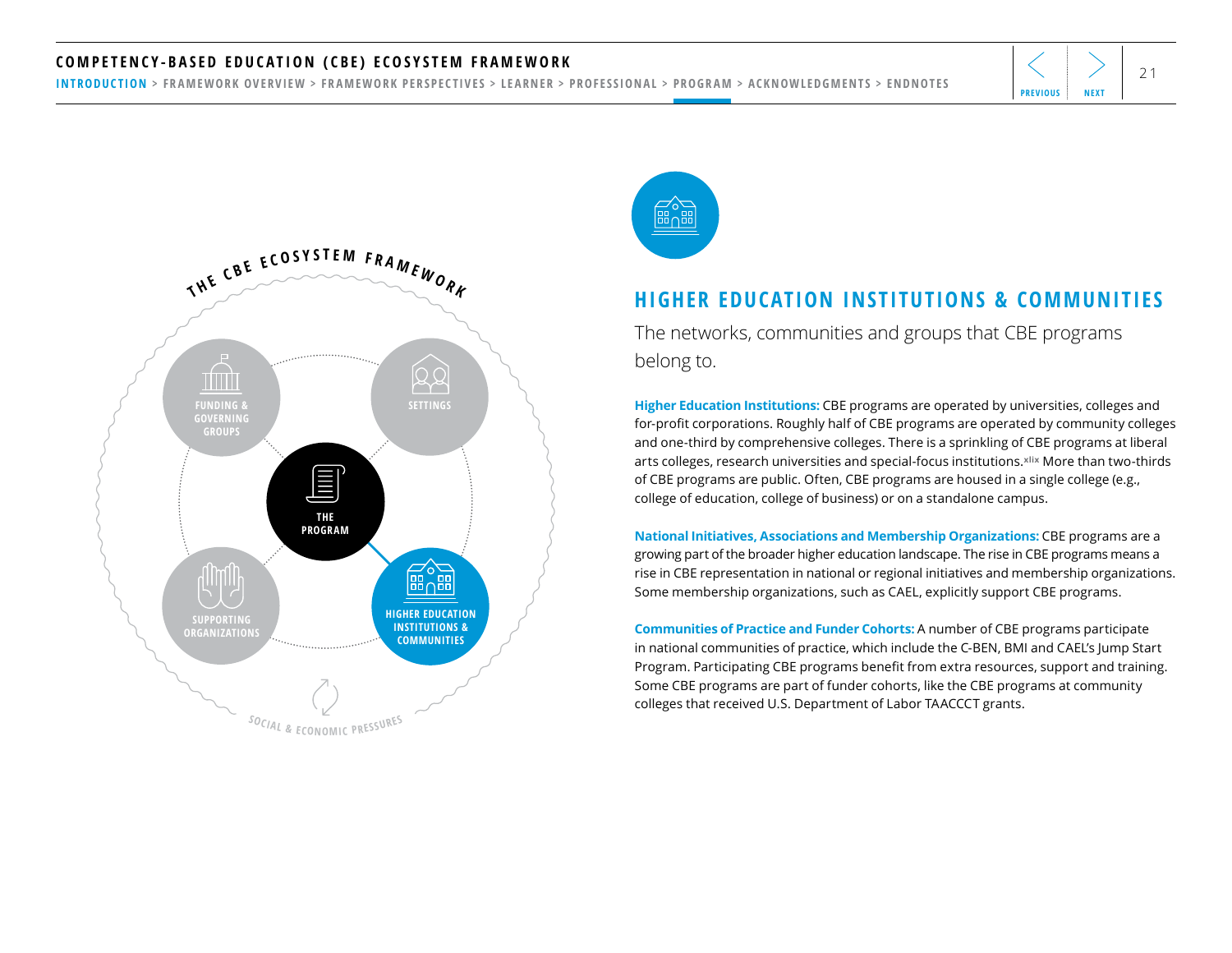#### <span id="page-21-0"></span>COMPETENCY-BASED EDUCATION (CBE) ECOSYSTEM FRAMEWORK  $\left|\left<\right>\right>_{22}$

[INTRODUCTION](#page-1-0) > [FRAMEWORK OVERVIEW](#page-2-0) > [FRAMEWORK PERSPECTIVES](#page-3-0) > [LEARNER](#page-4-0) > [PROFESSIONAL](#page-11-0) > [PROGRAM](#page-18-0) > [ACKNOWLEDGMENTS](#page-25-0) > [ENDNOTES](#page-26-0)





#### **SUPPORTING ORGANIZATIONS**

The organizations and companies involved in CBE not directly offering or funding CBE programs but affecting or being affected by CBE programs.

**National Nonprofits:** A network of national nonprofits supports CBE programs. National nonprofits provide capacity, training, resources, research and information that CBE programs wouldn't otherwise receive. Leading higher education news outlets including *Inside Higher Ed* and *The Chronicle*—regularly write about CBE programs.

**Consultants and Technical Assistance Providers:** Independent consultants and consulting firms (e.g., HCM Strategists) work with CBE programs or work with others on the policy and practice issues affecting CBE programs. Some consultants partner directly with professionals to support the design and delivery of their programs. Others enlist CBE program representatives to work on various projects, including the *Credentials Transparency Initiative* and the *Technological Interoperability Pilot Project.***[l](#page-27-0)**

**Education Technology Companies and Other Vendors:** CBE programs receive ongoing support from EdTech companies and other vendors. This includes groups like Pearson and Blackboard that go beyond direct CBE program relationships and produce papers and new software programs on CBE.**[li](#page-27-0)** These companies and vendors build CBE program management systems and/or work with CBE programs to make their business systems more interoperable.**[lii](#page-27-0)**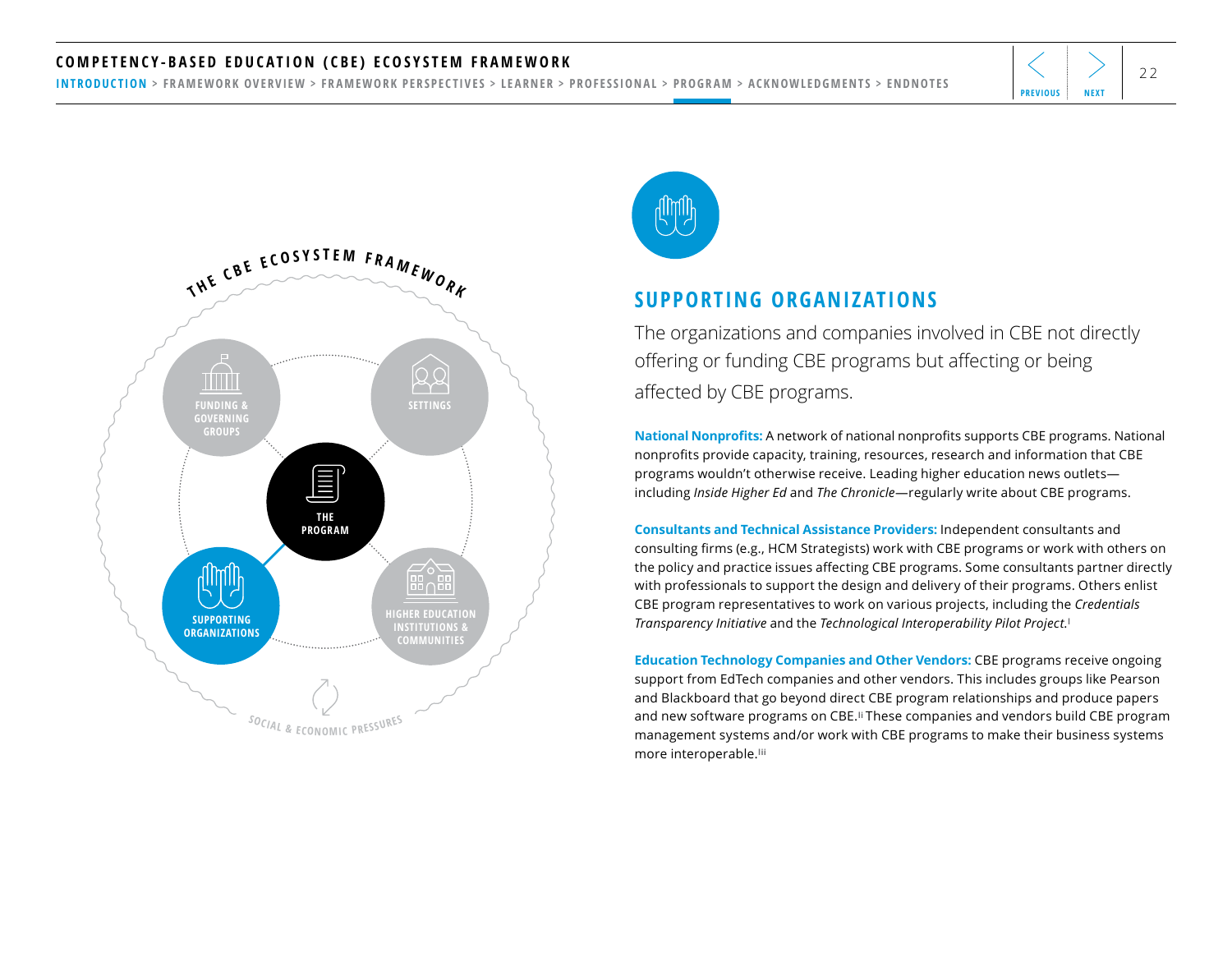#### <span id="page-22-0"></span>COMPETENCY-BASED EDUCATION (CBE) ECOSYSTEM FRAMEWORK  $\left|\left<\right>\right>$   $\right|_{23}$

[INTRODUCTION](#page-1-0) > [FRAMEWORK OVERVIEW](#page-2-0) > [FRAMEWORK PERSPECTIVES](#page-3-0) > [LEARNER](#page-4-0) > [PROFESSIONAL](#page-11-0) > [PROGRAM](#page-18-0) > [ACKNOWLEDGMENTS](#page-25-0) > [ENDNOTES](#page-26-0)





#### **FUNDING & GOVERNING GROUPS**

Those who set policies and provide funding that prohibit or promote CBE programs.

**Learners:** To remain solvent, CBE programs must have enough learners enrolled. CBE programs have worked on new and adjusted financial models to make sure programs are affordable and accessible.**[liii](#page-27-0)** Some CBE programs do not accept federal financial aid, because its ties to time and is incompatible with the structure of their programs.

**Federal and State Policymakers (Agencies and Legislatures):** More than two-thirds of CBE programs are at public institutions.**[liv](#page-27-0)** These programs rely on federal and state dollars. Many policymakers have spoken about their hope that CBE programs will end up being faster and cheaper. At various CBE convenings, professionals have spoken candidly about the upfront costs of starting their programs. CBE programs are not always cheaper for the institution, which can also affect tuition. Some CBE programs work with the U.S. Department of Labor and the U.S. Department of Veterans Affairs. The U.S. Department of Education is running three programs engaging CBE programs: Experimental Sites, the First in the World grant competition and Direct Assessment.

**Regional and Professional Accreditors:** CBE programs seek accreditation from regional accreditors and often professional accrediting bodies. In June 2015, in response to the proliferation of CBE programs, the Council of Regional Accrediting Commissions issued a common framework for how to assess and approve competency-based programs.**[lv](#page-27-0)** Our survey of CBE programs found the Higher Learning Commission has the highest number of CBE programs, followed by the Southern Association of Colleges and Schools Commission on Colleges.**[lvi](#page-27-0)** 

**Philanthropic Foundations:** CBE programs may receive additional funding from philanthropic individuals, companies or foundations.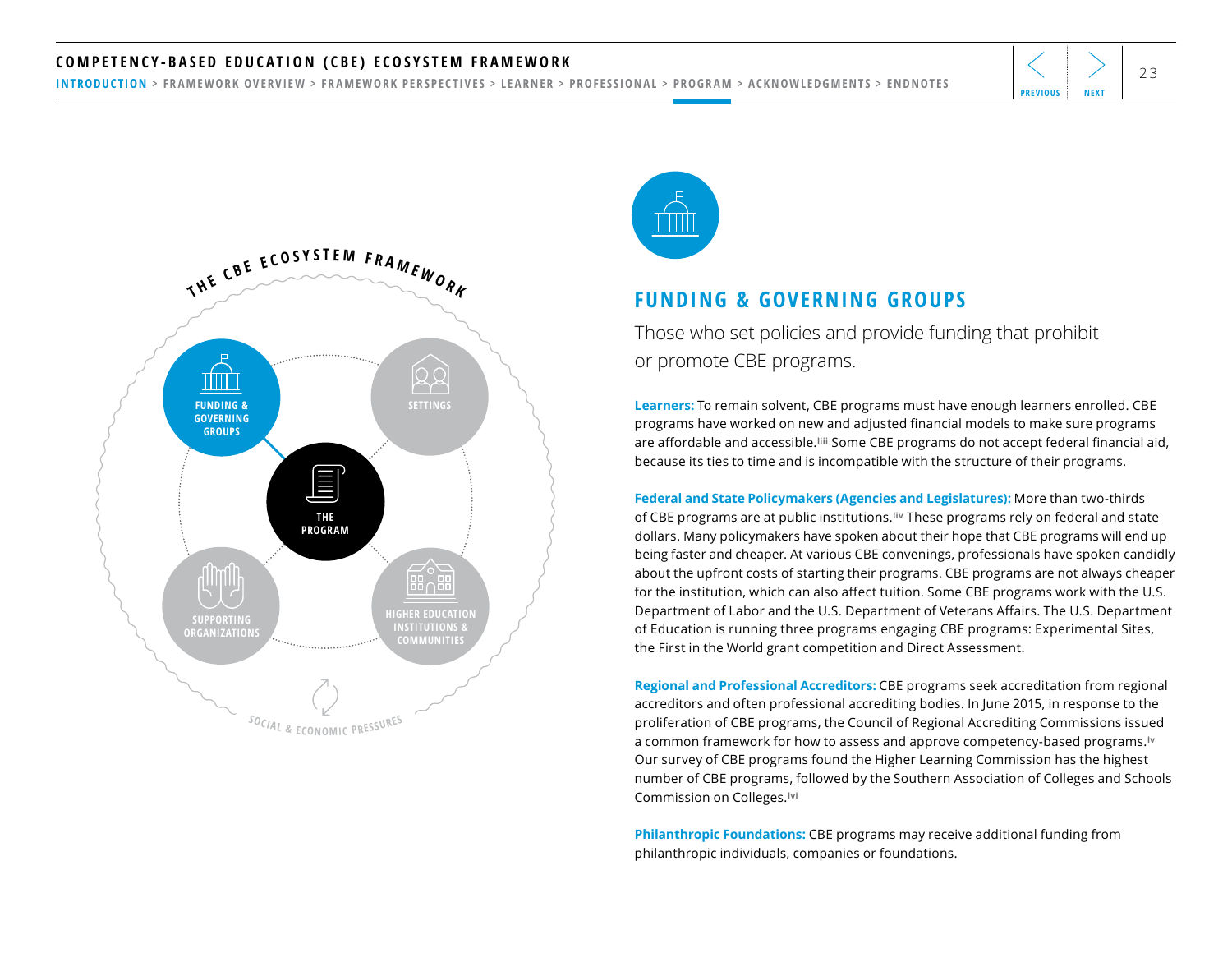#### <span id="page-23-0"></span>COMPETENCY-BASED EDUCATION (CBE) ECOSYSTEM FRAMEWORK  $\left|\left<\right>\right>_{24}$

[INTRODUCTION](#page-1-0) > [FRAMEWORK OVERVIEW](#page-2-0) > [FRAMEWORK PERSPECTIVES](#page-3-0) > [LEARNER](#page-4-0) > [PROFESSIONAL](#page-11-0) > [PROGRAM](#page-18-0) > [ACKNOWLEDGMENTS](#page-25-0) > [ENDNOTES](#page-26-0)





#### **NETWORKS & CONNECTIVITY**

Those involved in CBE programs connect and relate in ways that affect the overall program.

**Networked Communities:** CBE programs connect formally and informally. This includes online listservs, such as "Competency-L," and selective communities of practice, like the C-BEN and BMI. These online or in-person networked communities are staffed and attended by supporting organizations and sustained by various funding and governing groups, such as Lumina Foundation. Given the newness of the CBE ecosystem, professionals often serve as CBE ambassadors, representing their programs and CBE more generally in national discussions and initiatives.

**Consumers of Education Technology and Other Vendor Offerings:** CBE programs sometimes connect because they share the same vendor(s). These vendors build systems and modules for multiple clients. EdTech companies and vendors attend many CBE or CBE-related convenings and conferences. Often, CBE programs tap into their networked communities to seek advice about which vendors to work with.

**Connectivity to the Broader Higher Education Landscape:** CBE programs are one part of a broader, dense and complex field. Higher education has a multitude of players who have compatible or competing interests, and shifting structures of status and prestige.**[lvii](#page-27-0)** Many CBE program players have known each other for years and in various roles. At the national level, many of the same individuals, organizations and CBE programs consistently and repeatedly show up to work on efforts to champion CBE.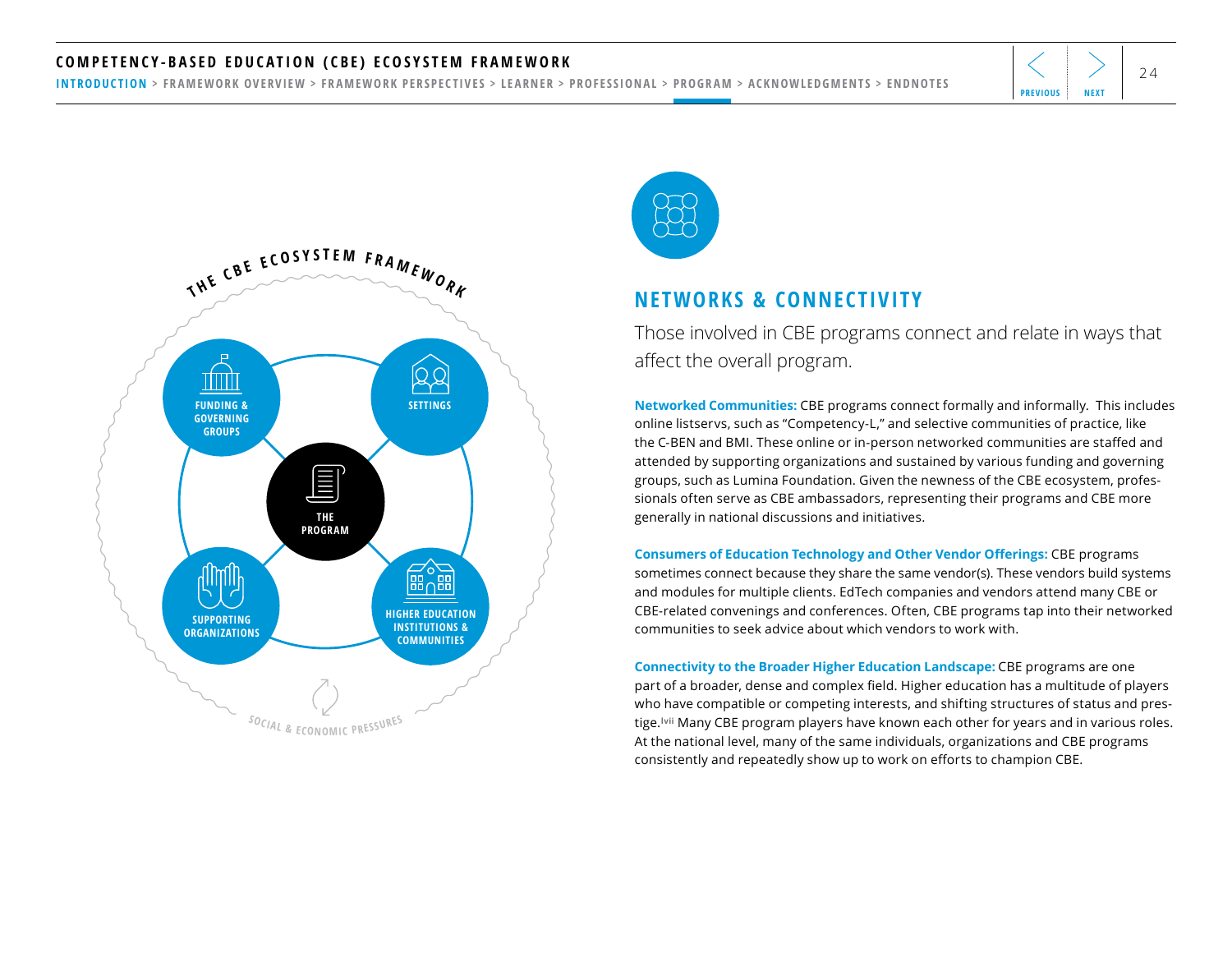#### <span id="page-24-0"></span>COMPETENCY-BASED EDUCATION (CBE) ECOSYSTEM FRAMEWORK  $\left|\left<\right>\right>$   $\right|_{25}$

[INTRODUCTION](#page-1-0) > [FRAMEWORK OVERVIEW](#page-2-0) > [FRAMEWORK PERSPECTIVES](#page-3-0) > [LEARNER](#page-4-0) > [PROFESSIONAL](#page-11-0) > [PROGRAM](#page-18-0) > [ACKNOWLEDGMENTS](#page-25-0) > [ENDNOTES](#page-26-0)





#### **SOCIAL & ECONOMIC PRESSURES**

External conditions affecting CBE programs.

**Unpredictable Economy:** CBE programs are continually shaped by the economy. On the one hand, CBE programs are responsive—they can quickly adjust to offer credentials and training opportunities in high-need or high-growth fields.**[lviii](#page-27-0)** On the other hand, economic hardship and public funding cuts have led to less community college and comprehensive college funding, which threatens the financial solvency of some public CBE programs.

**Changing World of Work:** CBE programs are well positioned to respond to workforce changes. By design, CBE programs align to workforce needs. In our survey of CBE programs, 99 percent of respondents agreed that a primary aim of CBE programs is to prepare competent graduates who can meet future challenges, and that it is critical for CBE programs to engage employers.**[lix](#page-27-0)**

**Global Connectivity and the Digital Age:** The CBE ecosystem is situated somewhere between traditional higher education—defined by institutions that are fixed by time and place—and the emergent market,**[lx](#page-27-0)** a semistructured network of new education players who offer education in a wide variety of formats, both in person and online. CBE programs have the opportunity to draw from the best of both the traditional and emergent. Many CBE programs create strong communities online, encompassing many places and people who are working on their credentials at different paces.**[lxi](#page-27-0)**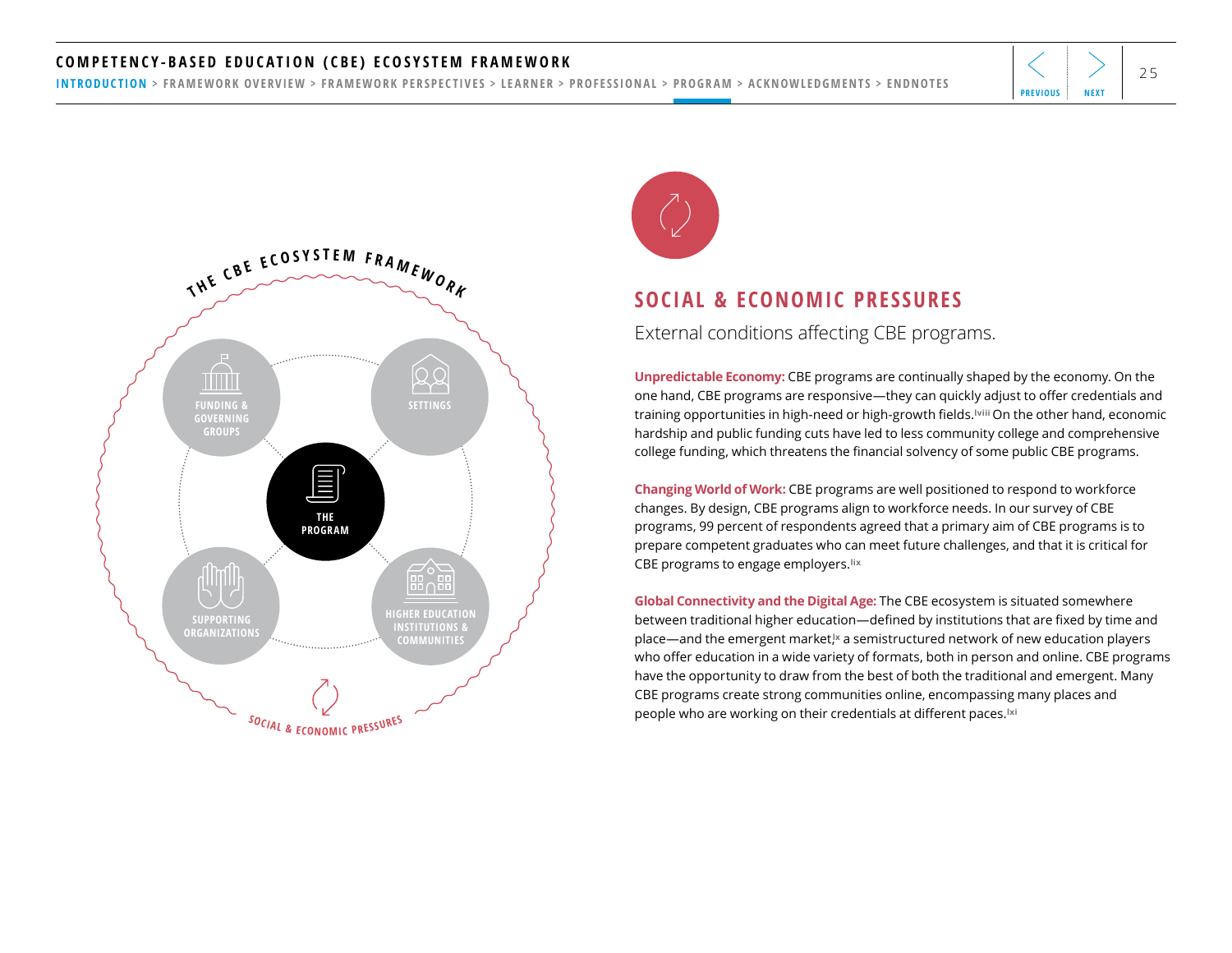<span id="page-25-0"></span>[INTRODUCTION](#page-1-0) > [FRAMEWORK OVERVIEW](#page-2-0) > [FRAMEWORK PERSPECTIVES](#page-3-0) > [LEARNER](#page-4-0) > [PROFESSIONAL](#page-11-0) > [PROGRAM](#page-18-0) > ACKNOWLEDGMENTS > [ENDNOTES](#page-26-0)

## **Acknowledgments**

*The Competency-Based Education Ecosystem Framework* was created through an uncommonly collaborative process and prepared primarily by Stephanie Malia Krauss, senior fellow with the Forum for Youth Investment, with input and direction from Alison Kadlec and Erin Knepler of Public Agenda, and Charla Long, consultant to Public Agenda and principal, Go Long Consulting. The content derives from a powerful array of individuals, institutions and organizations dedicated to the healthy development of the CBE field. Members of the C-BEN contributed a large body of primary research on CBE programs, while a broader group of sponsors, thought partners and field leaders graciously opened their conferences and resources to the core project team.**[lxii](#page-27-0)**

FalkHarrison provided design support for this project.

*The Competency-Based Education Ecosystem Framework* is one part of a multipronged effort led by Public Agenda, with support from the Bill & Melinda Gates Foundation and Lumina Foundation. This effort responds to calls from institutions of higher education and policymakers for more resources and support to help guide the planning and development of high-quality competency-based degrees, certificates and other postsecondary credentials. A companion document, *Shared Design Elements and Emerging Practices of Competency-Based Education Programs,*  is available at *[http://www.cbenetwork.org/sites/457/uploaded/files/Shared\\_Design\\_Elements\\_Notebook.pdf.](http://www.cbenetwork.org/sites/457/uploaded/files/Shared_Design_Elements_Notebook.pdf)* 

The list of individuals who contributed their insights to this project is too long to include here, but everyone we spoke with brought critical insights into our work and clarity into what is happening in the CBE ecosystem. We are grateful to each and every person who generously shared their time and thoughts with us.

#### **The Competency-Based Education Ecosystem Framework**

A report from Public Agenda with support from the Bill & Melinda Gates Foundation and Lumina Foundation. Available online at *[www.cbenetwork.org](http://www.cbenetwork.org).*

Copyright © 2015 Public Agenda.

This work is licensed under the Creative Commons Attribution-NonCommercial-ShareAlike 3.0 Unported license. To view a copy of the license, visit *http://creativecommons.org/licenses/by-nc-sa/3.0* or send a letter to:

#### **Creative Commons**

171 Second Street, Suite 300 San Francisco, CA 94105 USA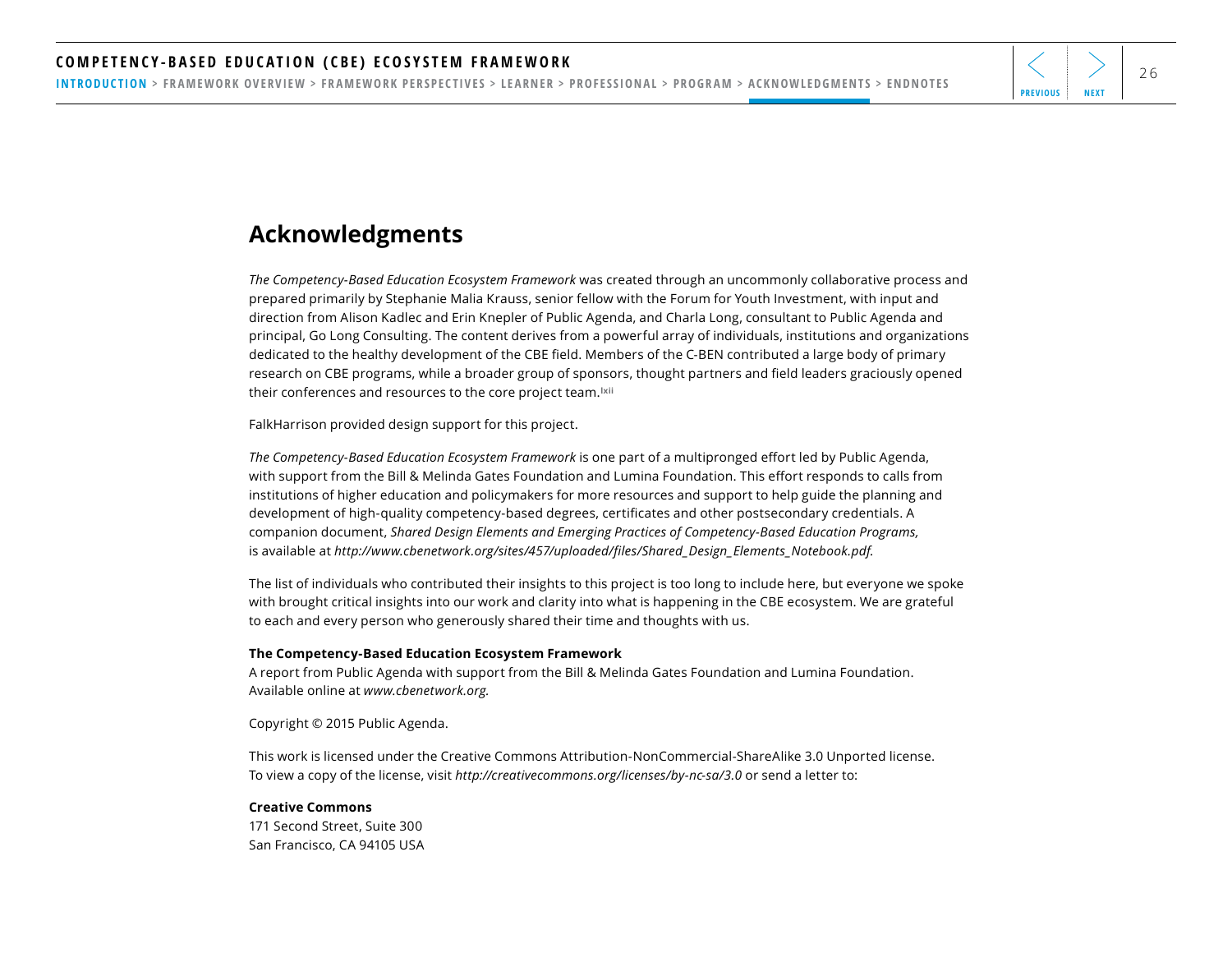#### <span id="page-26-0"></span>COMPETENCY-BASED EDUCATION (CBE) ECOSYSTEM FRAMEWORK  $\left|\left<\right>\right>$   $\right|$

[INTRODUCTION](#page-1-0) > [FRAMEWORK OVERVIEW](#page-2-0) > [FRAMEWORK PERSPECTIVES](#page-3-0) > [LEARNER](#page-4-0) > [PROFESSIONAL](#page-11-0) > [PROGRAM](#page-18-0) > [ACKNOWLEDGMENTS](#page-25-0) > ENDNOTES

## **Endnotes**

- **i** Offerman, M. (2012). *[Background Briefing, Beyond Seat](#page-1-0)  Time: New Learning Models.* [A brief produced for Lumina](#page-1-0)  [Foundation.](#page-1-0)
- **ii** [Krauss, S., and Knepler, E. \(2015, September\).](#page-1-0)  *[Presentation on Shared Design Elements and Emerging](#page-1-0)  [Practices of Competency-Based Education.](#page-1-0)* Presented at [CBExchange, Phoenix, AZ.](#page-1-0)
- **iii** Tyack, D. (1995). *[Tinkering Toward Utopia: A Century of](#page-1-0)  Public School Reform.* [Harvard University Press.](#page-1-0)
- **iv** Mitchell, T. (2014, July). *[Presentation to the Competency-](#page-1-0)[Based Education Network.](#page-1-0)* Opening remarks for [Competency-Based Education Network convening,](#page-1-0)  [given by the United States Undersecretary of](#page-1-0)  [Education.](#page-1-0)
- **v** [Kirst, M., and Stevens, M.L., ed. \(2015\).](#page-1-0) *Remaking College: [The Changing Ecology of Higher Education.](#page-1-0)* Stanford [University Press.](#page-1-0)
- **vi** Public Agenda (2015). *[Shared Design Elements and](#page-5-0)  [Emerging Practices of Competency-Based Education](#page-5-0)  [Programs.](#page-5-0)*
- **vii** [Weise, M.R., and Christensen, C.M. \(2014\).](#page-5-0) *Hire [Education: Mastery, Modularization, and the Workforce](#page-5-0)  Revolution.* [Clayton Christensen Center for Disruptive](#page-5-0)  [Innovation.](#page-5-0)
- **viii** Public Agenda (2015). *[Shared Design Elements and](#page-5-0)  [Emerging Practices of Competency-Based Education](#page-5-0)  [Programs.](#page-5-0)*
- **ix** [Ibid.](#page-5-0)
- **x** [Ibid.](#page-5-0)
- **xi** Public Agenda (2015). *[Survey of the Shared Design](#page-6-0)  [Elements & Emerging Practices of Competency-Based](#page-6-0)  [Education Programs.](#page-6-0)*
- **xii** Leuba, M. (2015). *[Competency-Based Education:](#page-6-0)  [Technology Challenges and Opportunities.](#page-6-0)* For EDUCAUSE [Review. Accessed November 25, 2015, at](#page-6-0) *http:// er.educause.edu/articles/2015/10/competency-basededucation-technology-challenges-and-opportunities*
- **xiii** Public Agenda (2015). *[Survey of the Shared Design](#page-6-0) [Elements & Emerging Practices of Competency-Based](#page-6-0)  [Education Programs.](#page-6-0)*
- **xiv** [Ibid.](#page-7-0)
- **xv** Laitinen, A. (2012). *[Cracking the Credit Hour.](#page-8-0)* New [America Foundation and Education Sector.](#page-8-0)
- **xvi** Person, A. (2015). *[Best Practices in Competency-Based](#page-8-0)  [Education: Lessons from Three Colleges.](#page-8-0)* Mathematica [Policy Research.](#page-8-0)
- **xvii** [WICHE State Higher Education Policy Database.](#page-8-0)  [Accessed November 25, 2015, at](#page-8-0) *[http://higheredpolicies.](http://higheredpolicies.wiche.edu/content/policy/index) [wiche.edu/content/policy/index](http://higheredpolicies.wiche.edu/content/policy/index).*
- **xviii** Bok, D. (2013). *[Higher Education in America.](#page-8-0)* Princeton [University Press.](#page-8-0)
- **xix** [Lumina Foundation's Goal 2025 60 percent of adults](#page-9-0)  [in America having a high-quality credential by 2025:](#page-9-0)  *[https://www.luminafoundation.org/goal\\_2025/.](https://www.luminafoundation.org/goal_2025/)*
- **xx** [White House, Nation 2020 Goal: increase the](#page-9-0)  [proportion of college graduates by 50 percent by](#page-9-0)  [2020:](#page-9-0) *[https://www.whitehouse.gov/sites/default/files/](https://www.whitehouse.gov/sites/default/files/completion_state_by_state.pdf) [completion\\_state\\_by\\_state.pdf](https://www.whitehouse.gov/sites/default/files/completion_state_by_state.pdf).*
- **xxi** [Arum, R., and Roksa, J. \(2011\).](#page-9-0) *Academically Adrift: [Limited Learning On College Campuses.](#page-9-0)* The University of [Chicago Press.](#page-9-0)
- **xxii** Bryk, A.S., et. al. (2015). *[Learning to Improve: How](#page-9-0)  [America's Schools Can Get Better at Getting Better.](#page-9-0)*  [Harvard Education Press.](#page-9-0)
- **xxiii** [Deloitte Center for the Edge \(2014\).](#page-9-0) *The Lifetime Learner: [A Journey Through the Future of Postsecondary Education.](#page-9-0)* [Deloitte University Press.](#page-9-0)
- **xxiv** [Kirst, M.W., and Stevens, M.L., ed. \(2015\)](#page-9-0) *Remaking [College: The Changing Ecology of Higher Education.](#page-9-0)* [Stanford University Press.](#page-9-0)
- **xxv** [Carnevale, A.P., and Cheah, B. \(2015\).](#page-10-0) *From Hard Times [to Better Times: College Majors, Unemployment, and](#page-10-0)  Earnings.* [Georgetown University Center on Education](#page-10-0)  [and the Workforce.](#page-10-0)
- **xxvi** [Deloitte Center for the Edge \(2014\).](#page-10-0) *The Lifetime Learner: [A Journey Through the Future of Postsecondary Education.](#page-10-0)* [Deloitte University Press.](#page-10-0)
- **[xxvii](#page-10-0)** Ibid.
- **xxviii** [Lumina Foundation \(2015\).](#page-10-0) *Connecting Credentials: [Making the Case for Reforming the U.S. Credentialing](#page-10-0)  [System.](#page-10-0)*
- **xxix** [Deloitte Center for the Edge \(2014\).](#page-10-0) *The Lifetime Learner: [A Journey Through the Future of Postsecondary Education.](#page-10-0)* [Deloitte University Press.](#page-10-0)
- **xxx** [Sledge, L., and Fishman, Tiffany Dovey \(2014\).](#page-10-0)  *[Reimagining Higher Education: How Colleges, Universities,](#page-10-0)  [Businesses, and Governments Can Prepare for a New Age](#page-10-0)  of Lifelong Learning.* [Deloitte University Press.](#page-10-0)
- **xxxi** [Weise, M.R., and Christensen, C.M. \(2014\).](#page-10-0) *Hire [Education: Mastery, Modularization, and the Workforce](#page-10-0)  Revolution.* [Clayton Christensen Center for Disruptive](#page-10-0)  [Innovation.](#page-10-0)
- **xxxii** [Kirst, M.W., and Stevens, M.L., ed. \(2015\)](#page-10-0) *Remaking [College: The Changing Ecology of Higher Education.](#page-10-0)*  [Stanford University Press.](#page-10-0)
- **xxxiii** Public Agenda (2015). S*[hared Design Elements and](#page-12-0)  [Emerging Practices of Competency-Based Education](#page-12-0)  [Programs.](#page-12-0)*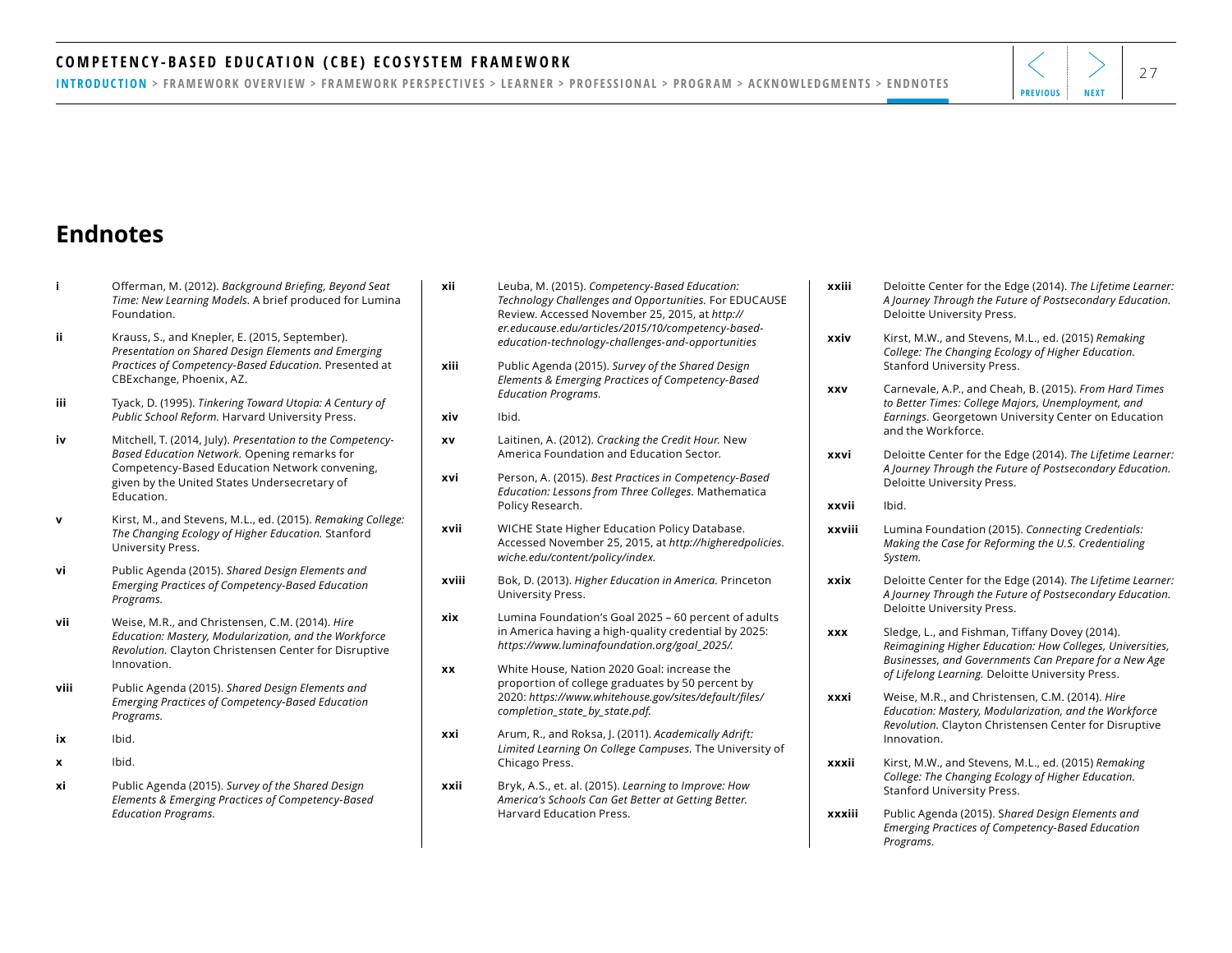#### <span id="page-27-0"></span>COMPETENCY-BASED EDUCATION (CBE) ECOSYSTEM FRAMEWORK  $\left|\left<\right>\right>$   $\right|_{28}$

[INTRODUCTION](#page-1-0) > [FRAMEWORK OVERVIEW](#page-2-0) > [FRAMEWORK PERSPECTIVES](#page-3-0) > [LEARNER](#page-4-0) > [PROFESSIONAL](#page-11-0) > [PROGRAM](#page-18-0) > [ACKNOWLEDGMENTS](#page-25-0) > [ENDNOTES](#page-26-0)

#### **Endnotes** (continued)

| xxxiv       | Ibid.                                                                                                                                                                                                                                                                             | xlv    | Public Agenda (2015). Shared Design Elements and<br><b>Emerging Practices of Competency-Based Education</b><br>Programs.                                                    |
|-------------|-----------------------------------------------------------------------------------------------------------------------------------------------------------------------------------------------------------------------------------------------------------------------------------|--------|-----------------------------------------------------------------------------------------------------------------------------------------------------------------------------|
| <b>XXXV</b> | Ibid.                                                                                                                                                                                                                                                                             |        |                                                                                                                                                                             |
| xxxvi       | Ibid.                                                                                                                                                                                                                                                                             | xlvi   | Weise, M., and Christensen, C. (2014). Hire Education:<br>Mastery, Modularization, and the Workforce Revolution.<br>Clayton Christensen Institute on Disruptive Innovation. |
| xxxvii      | Kirst, M.W., and Stevens, M.L., ed. (2015) Remaking<br>College: The Changing Ecology of Higher Education.                                                                                                                                                                         |        |                                                                                                                                                                             |
| xxxviii     | Stanford University Press.<br>Krauss, S., and Knepler, E. (2015, November).                                                                                                                                                                                                       | xlvii  | Krauss, S. (forthcoming). How to Talk About Competency-<br>Based Education. A report for Lumina Foundation.                                                                 |
|             | Competency-Based Education National Landscape Project.<br>Presented at CAEL 2015 International Conference,<br>Baltimore, MD.                                                                                                                                                      | xlviii | Public Agenda (2015). Shared Design Elements and<br><b>Emerging Practices of Competency-Based Education</b><br>Programs.                                                    |
| xxxix       | Leuba, M. (2015). Competency-Based Education:<br>Technology Challenges and Opportunities. EDUCAUSE<br>Review, published October 12, 2015.                                                                                                                                         | xlix   | Public Agenda (2015). A Research Brief on the Survey<br>of the Shared Design Elements & Emerging Practices of<br>Competency-Based Education Programs.                       |
| xl          | Krauss, S. (forthcoming). Competency-Based Education<br>in the States: Practice, Policy and Capacity. A report for<br>Lumina Foundation.                                                                                                                                          | ı      | Krauss, S., and Knepler, E. (2015, November).<br>Competency-Based Education National Landscape Project.<br>Presented at CAEL 2015 International Conference,                 |
| xli         | Council of Regional Accrediting Commissions.<br>(2015). Statement of the Council of Regional Accrediting<br>Commissions (C-RAC) Framework for Competency-Based<br>Education. Accessed December 8, 2015, at https://www.<br>insidehighered.com/sites/default/server_files/files/C- | li.    | Baltimore, MD.<br>For example: Everhart, D., et. al. (2015). Clarifying<br>Competency Based Education Terms. American Council on<br>Education and Blackboard.               |
|             | RAC%20CBE%20Statement%20Press%20Release%206_2.<br>pdf.                                                                                                                                                                                                                            | lii    | Leuba, M. (2015). Competency-Based Education:<br>Technology Challenges and Opportunities. EDUCAUSE<br>Review, published October 12, 2015.                                   |
| xlii        | Public Agenda (2015). Shared Design Elements and<br><b>Emerging Practices of Competency-Based Education</b><br>Programs.                                                                                                                                                          | liii   | Public Agenda (2015). Shared Design Elements and<br><b>Emerging Practices of Competency-Based Education</b><br>Programs.                                                    |
| xliii       | Patton, S. (2012). The Ph.D. Now Comes with Food Stamps.<br>The Chronicle of Higher Education, published May 6,<br>2012.                                                                                                                                                          | liv    | Public Agenda (2015). A Research Brief on the Survey<br>of the Shared Design Elements & Emerging Practices of<br>Competency-Based Education Programs.                       |
| xliv        | Deloitte Center for the Edge. (2014). The Lifetime<br>Learner: A Journey Through the Future of Postsecondary<br>Education. Deloitte University Press.                                                                                                                             |        |                                                                                                                                                                             |
|             |                                                                                                                                                                                                                                                                                   |        |                                                                                                                                                                             |

**lv** [Council of Regional Accrediting Commissions.](#page-22-0)  (2015). *[Statement of the Council of Regional Accrediting](#page-22-0)  [Commissions \(C-RAC\) Framework for Competency-Based](#page-22-0)  Education.* [Accessed December 8, 2015, at](#page-22-0) *[https://www.](https://www.insidehighered.com/sites/default/server_files/files/C-RAC%20CBE%20Statement%20Press%20Release%206_2.pdf) [insidehighered.com/sites/default/server\\_files/files/C-](https://www.insidehighered.com/sites/default/server_files/files/C-RAC%20CBE%20Statement%20Press%20Release%206_2.pdf)[RAC%20CBE%20Statement%20Press%20Release%206\\_2.](https://www.insidehighered.com/sites/default/server_files/files/C-RAC%20CBE%20Statement%20Press%20Release%206_2.pdf) [pdf.](https://www.insidehighered.com/sites/default/server_files/files/C-RAC%20CBE%20Statement%20Press%20Release%206_2.pdf)*

**lvi** Public Agenda (2015). *[A Research Brief on the Survey](#page-22-0)  [of the Shared Design Elements & Emerging Practices of](#page-22-0)  [Competency-Based Education Programs.](#page-22-0)* 

**lvii** [Kirst, M.W., and Stevens, M.L., ed. \(2015\)](#page-23-0) *Remaking [College: The Changing Ecology of Higher Education.](#page-23-0)*  [Stanford University Press.](#page-23-0)

**lviii** Krauss, S. (forthcoming). *[Competency-Based Education:](#page-24-0)  [A Possible Pathway for Equity.](#page-24-0)* A report for Lumina [Foundation.](#page-24-0) 

**lix** Public Agenda (2015). *[A Research Brief on the Survey](#page-24-0)  [of the Shared Design Elements & Emerging Practices of](#page-24-0)  [Competency-Based Education Programs.](#page-24-0)*

**lx** [Kirst, M.W., and Stevens, M.L., ed. \(2015\)](#page-24-0) *Remaking [College: The Changing Ecology of Higher Education.](#page-24-0)* [Stanford University Press.](#page-24-0)

**lxi** Carey, K. (2015). *[The End of College: Creating the Future](#page-24-0)  [of Learning and the University of Everywhere.](#page-24-0)* Riverhead [Books.](#page-24-0)

**lxii** [The Association of American Colleges & Universities](#page-25-0)  [\(AACU\), the American Council on Education \(ACE\), the](#page-25-0)  [Competency-Based Education Network \(C-BEN\) and](#page-25-0)  [EDUCAUSE are project sponsors. The Council for Adult](#page-25-0)  [and Experiential Learning \(CAEL\) and Quality Matters](#page-25-0)  [are project thought partners. Western Governor's](#page-25-0)  [University contributed to the project by allowing the](#page-25-0)  [research team to conduct interviews and focus groups](#page-25-0)  [at the 2015 CBE4CC in Denver.](#page-25-0)